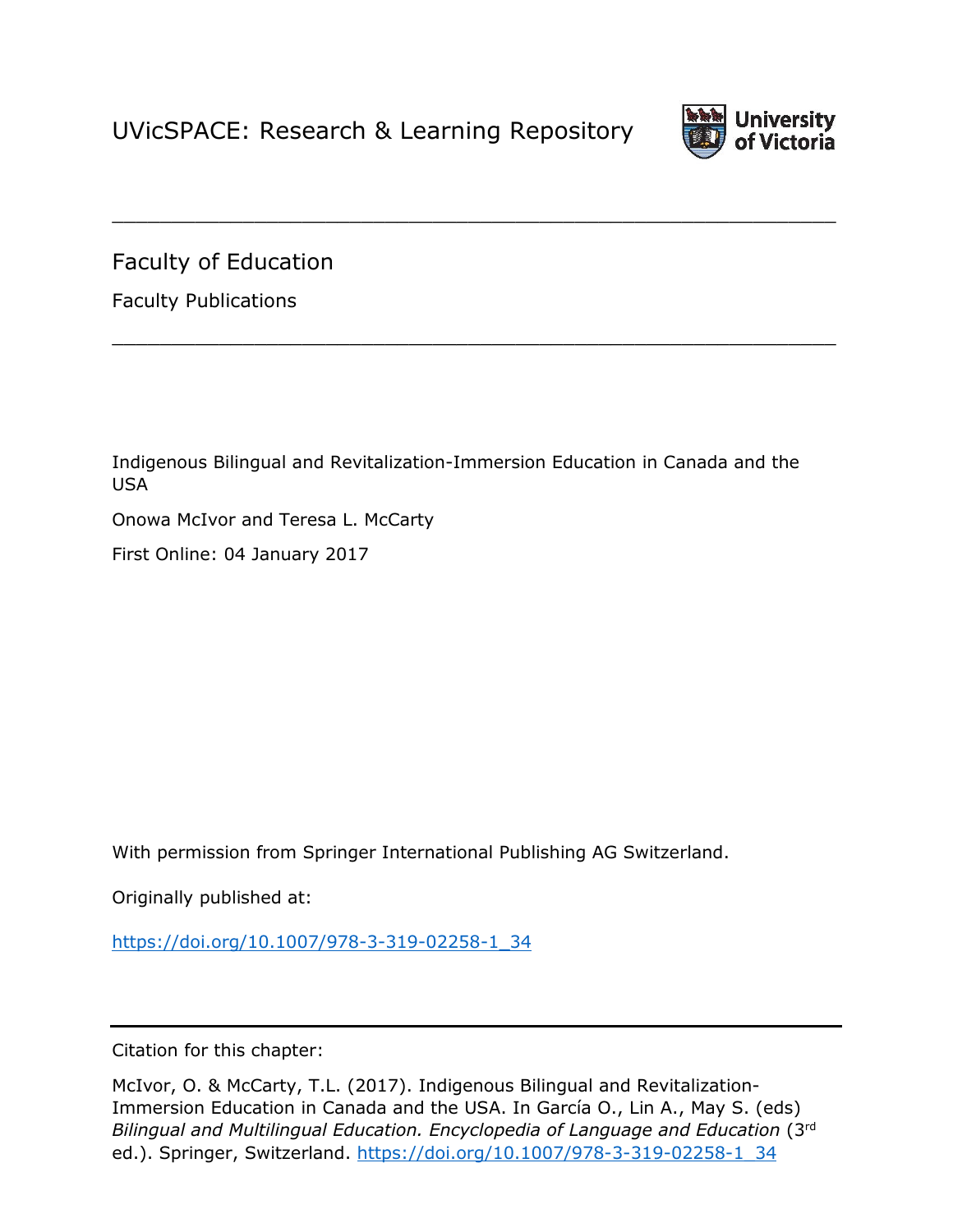# Indigenous Bilingual and Revitalization-Immersion Education in Canada and the USA

# Onowa McIvor and Teresa L. McCarty

## **Contents**

#### Abstract

The sociolinguistic landscape in Native North America is defined by the combined realities of language loss and reclamation. In these contexts there is an overwhelming trend toward revitalization-immersion education undertaken in and out of school. The US Census data report 169 Native American languages spoken by 370,000 Native people; the Canadian Census data enumerate 240,815 Aboriginal people who report Aboriginal language conversational proficiency. An encouraging statistic in Canada has more Aboriginal people reporting Aboriginal language conversational proficiency than those reporting an Aboriginal

O. McIvor  $(\boxtimes)$ 

University of Victoria, Victoria, BC, Canada e-mail: [omcivor@uvic.ca](mailto:omcivor@uvic.ca)

T.L. McCarty

Graduate School of Education and Information Studies, University of California Los Angeles, Los Angeles, CA, USA e-mail: [teresa.mccarty@ucla.edu](mailto:teresa.mccarty@ucla.edu); [teresa.mccarty@asu.edu](mailto:teresa.mccarty@asu.edu)

 $\oslash$  Springer International Publishing AG 2017

O. García et al. (eds.), Bilingual and Multilingual Education, Encyclopedia of Language and Education, DOI 10.1007/978-3-319-02258-1\_34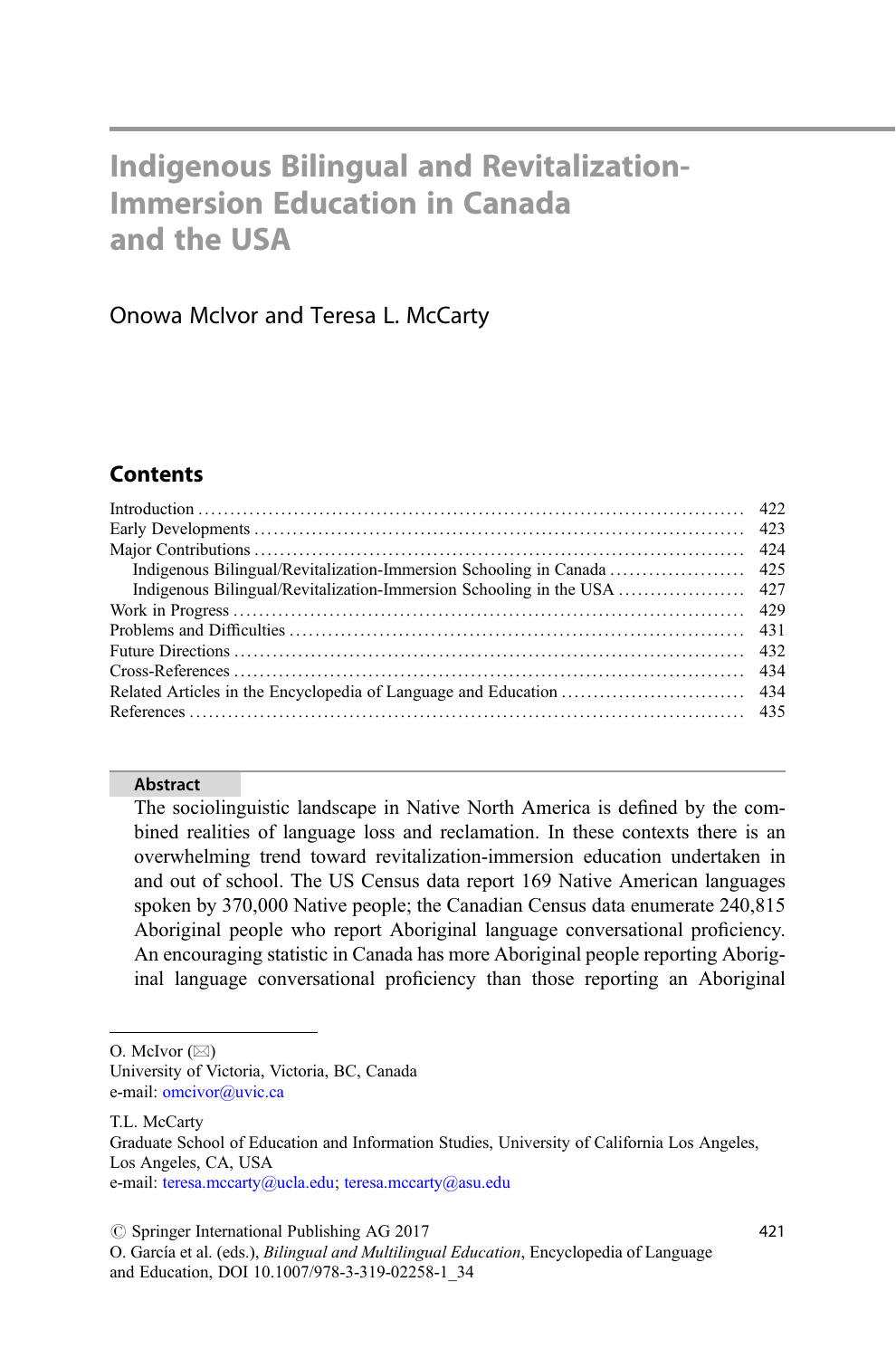mother tongue, indicating that increasing numbers of Aboriginal language speakers in Canada are second language learners. Pairing linguistic diversity with increasing urbanization and diaspora realities creates additional challenges for Indigenous revitalization-immersion education, as does the diversity of school systems that Native students attend. Public schools – by far the most common school type – tend to have few Native teachers and minimal or no Native language and culture content. Given this sociolinguistic, demographic, and educational profile, this chapter provides an overview of historical and contemporary Indigenous language policies and practices across regions and within the two nation-states. Key cases are highlighted. Despite the challenges, Indigenous peoples in Canada and the USA are finding creative ways to bring their languages into new domains and new generations through Indigenous bilingual and revitalization-immersion education.

#### Keywords

Indigenous education • Aboriginal languages • Native American languages • Language revitalization • Immersion education

## Introduction

The sociolinguistic landscape in Native North America is defined by the dual realities of language loss and reclamation. In these dynamic settings, the overwhelming trend is toward Indigenous language immersion or revitalization-immersion (cf. García [2009,](#page-16-0) pp. 247–251), "methods used to teach a language by using only that language" in everyday contexts (McIvor [2006](#page-17-0), p. 5).

Those contexts are characterized by tremendous cultural and linguistic diversity coupled with relatively small numbers of people. Recent US Census data report 5.2 million American Indian and Alaska Native people (1.7 % of the population) and 1.2 million Native Hawaiian and other Pacific Islanders (0.4 % of the population). The US Census also reports 169 Native American languages spoken by 370,000 people (Siebens and Julian [2011](#page-17-0)). Recent Canadian Census data enumerate 1.4 million First Nations, Métis, and Inuit people (4.3 % of the population), of whom 240,815 (17.2 % of the population) reported being able to converse in an Aboriginal language (Statistics Canada [2011a](#page-17-0), [b](#page-17-0)). In Canada, more Aboriginal people report conversational proficiency in an Aboriginal language than those reporting an Aboriginal mother tongue, indicating that more than 20 % of Aboriginal language speakers are second language learners (Statistics Canada [2011a\)](#page-17-0).

Pairing this linguistic diversity with increasing urbanization and diaspora realities creates additional challenges for immersion education for Indigenous peoples. This is further complicated by the various school systems Native students attend: federally run schools, federally funded but tribally controlled schools, parochial and other private schools, and public schools – by far the most common type serving Native students. Tribally operated schools in Canada, and parochial and public schools in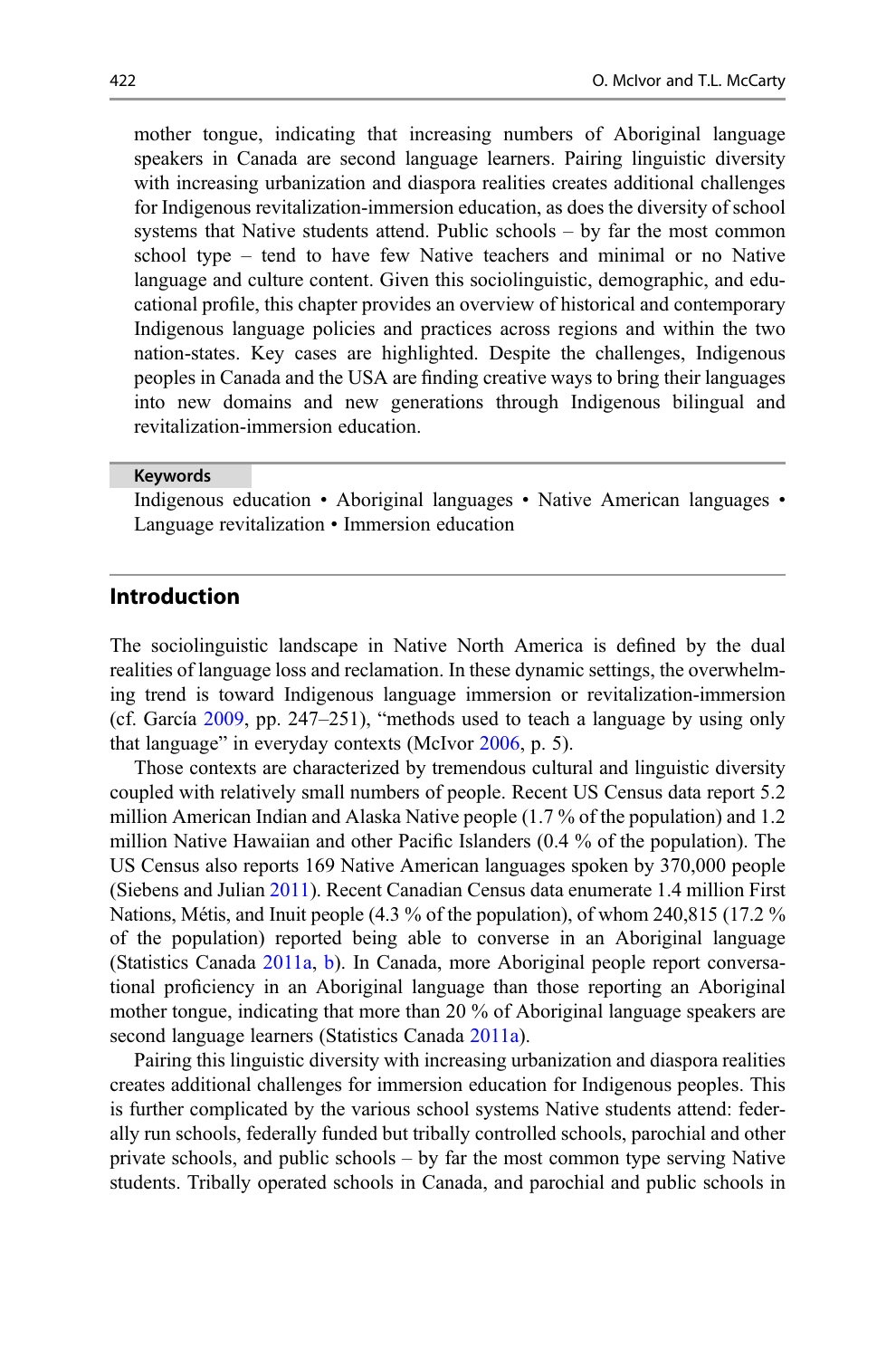both countries, are largely English medium. The exceptions are some public charter schools in the USA, which, by emphasizing Indigenous language and culture instruction, play a growing role in Native peoples' efforts to regain control over their children's schooling. Given this intra- and international diversity, this chapter provides an overview of historical and contemporary policies and practices across regions and within each nation-state, while highlighting key cases.

#### Early Developments

Multilingualism in Native North America long predates the European invasion and was common as a trade tool and for intertribal communication. For example, Philips [\(2011\)](#page-17-0) documents dozens of Indigenous languages used along the Pacific Northwest Coast and inland territories during the eighteenth and nineteenth centuries, including many from outside the region such as Cree, Iroquois, Hawaiian, and Plains Sign languages.

Autochthonous literacies also flourished, including non-graphocentric systems such as winter counts (pictographic calendars), and alphabetic and syllabic writing systems. One such writing system is Cree syllabics, created in the early to mid-1800s and most often credited to Reverend James Evans (Macdonald [2011](#page-16-0)). Studies have shown that early use of syllabics was prolific among Cree communities, such that by the late eighteenth century, most Cree adults were literate in this writing system (Rogers [2005\)](#page-17-0). Syllabic writing systems also constituted the foundation for early Cherokee and Choctaw bilingual schools in the southeastern USA, and an alphabetic writing system flourished under the Indigenous Hawaiian monarchy. In the latter cases, bilingual schooling in the Indigenous languages produced literacy rates that far exceeded those of the surrounding non-Native population. During the 1800s, for instance, the Hawaiian literacy rate "reached 90 %, 'the highest in the nineteenthcentury world'" (Grenoble and Whaley [2006](#page-16-0), p. 95).

With the encroachment of settler societies, Indigenous education practices came under assault. As former British colonies, Canada and the USA have followed parallel trajectories in their policies toward Indigenous peoples and languages. The US 1819 Civilization Fund Act supported missionary schooling, with the goal of exterminating Native American languages and lifeways to clear the path for the seizure of Native lands. In Canada, the Indian Act of 1876 began a deliberate course of removal, genocide, and linguicide. In both national settings, by the late nineteenth and early twentieth centuries, punitive, segregated schooling in English- or Frenchmedium residential schools became a primary tool for exerting federal linguistic and territorial control.

Amidst the Civil Rights, American Indian, and progressive education movements of the late twentieth century, these policies and practices began to change. In the USA, the 1972 Indian Education Act funded Native language and culture programs, and the 1975 Indian Self-Determination and Education Assistance Act provided for Native American control over Native-serving schools. In Canada, Indigenous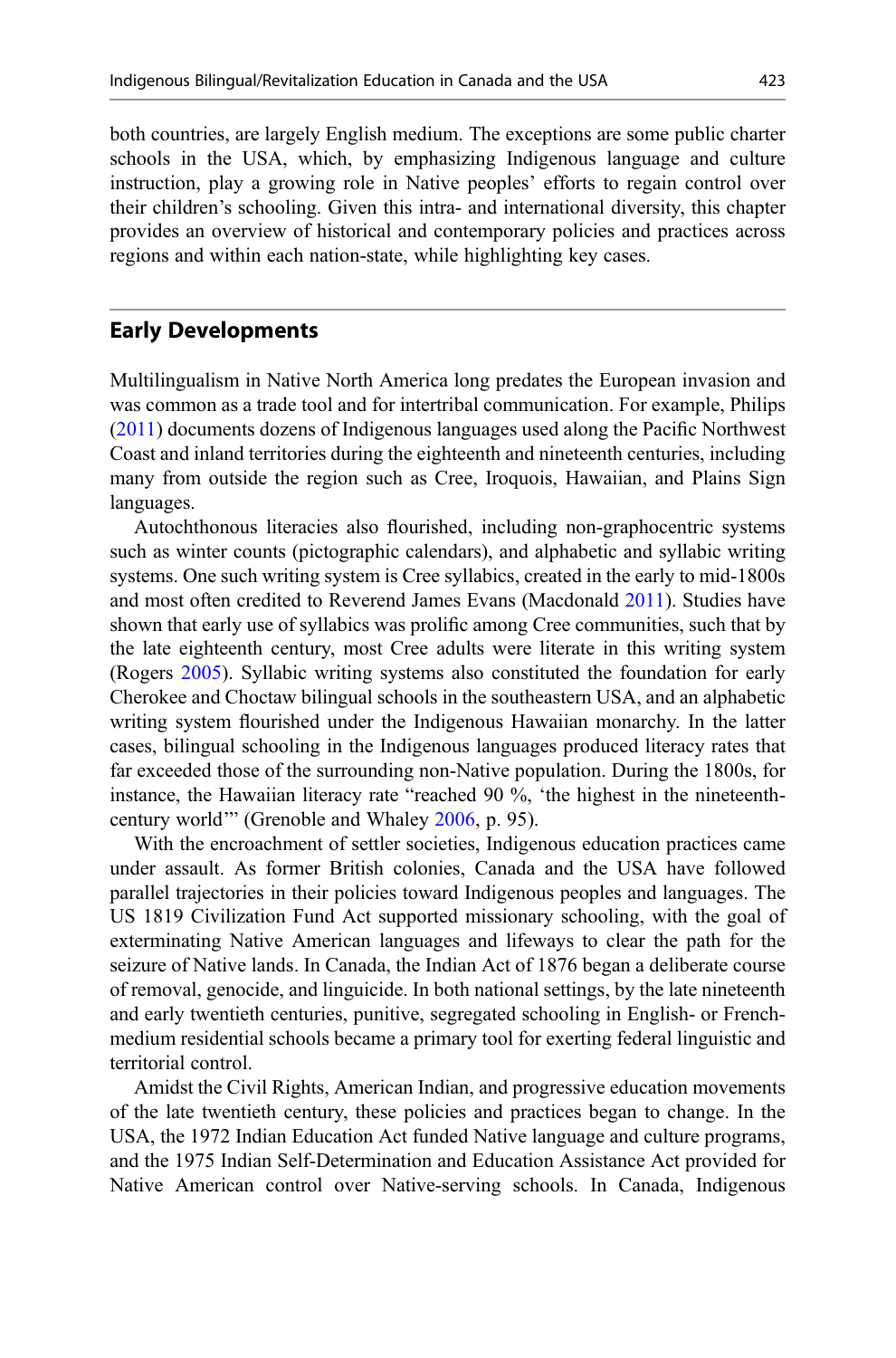resistance peaked in a 1972 policy brief published by the National Indian Brotherhood (NIB), Indian Control of Indian Education, widely recognized as a "clear...call for an education system based on Aboriginal values and priorities" (Fettes [1998](#page-15-0), p. 122).

By the early 1970s, 74 federally funded American Indian and Alaska Native bilingual education programs operated in the USA (Spolsky [1974](#page-17-0)). One precedentsetting example was the K-12 Navajo bilingual-biliteracy program at Rock Point, Arizona. At the time, nearly all Rock Point students entered school speaking Navajo as a primary language. On the theory that learning to read in the child's first language would result in enhanced literacy learning, Rock Point offered initial literacy in Navajo. In longitudinal assessments, Rock Point students consistently outperformed their peers in English-medium programs, and achievement gains were cumulative. Equally important, Rock Point students "had considerably more self-confidence and pride" (Holm and Holm [1995](#page-16-0), p. 148). With the passage of the Indian Education Act and the Indian Self-Determination Act, programs using similar approaches were implemented in Native American community-controlled schools throughout the USA. In Canada, MacKenzie ([1985\)](#page-16-0) reports the first Indigenous-medium schools in eastern Cree territories. Indigenous-medium schooling experienced a resurgence following the Indian Control of Indian Education policy brief (NIB [1972](#page-17-0)), which brought syllabic-based Cree-medium education to a formal school setting for the first time.

Though significant, conventional bilingual education programs using Native American languages have not been sufficient to counter the myriad forces of language displacement and loss. As Hermes, Bang, and Marin ([2012\)](#page-16-0) explain, "While there are communities in which English has not claimed ownership, in many of our communities, children and families have no choice" but to use English in their everyday language practices (p. 398). This situation has given rise to a widespread language reclamation and revitalization movement, represented in the USA by the 1990/1992 Native American Languages Act and the 2006 Esther Martinez Native American Languages Preservation Act and in Canada by the Task Force on Aboriginal Languages and Cultures [\(2005](#page-17-0)), the 2007 Nunavut Official Languages Act, and the Inuit Language Protection Act. This movement is also reflected in the creation and implementation of Indigenous revitalization-immersion programs, to which we now turn.

#### Major Contributions

Increasingly Native North American communities favor immersion schooling solely because most Indigenous children no longer enter school proficient in their ancestral language. Bear Nicholas asserts, "As long as school for aboriginal children is conducted primarily in English and French, the colonial project of linguicide and cultural destruction will continue"  $(2013, p. 1)$  $(2013, p. 1)$ . This section details examples of the longest-operating and most successful Indigenous bilingual and revitalizationimmersion schooling across Canada and the USA.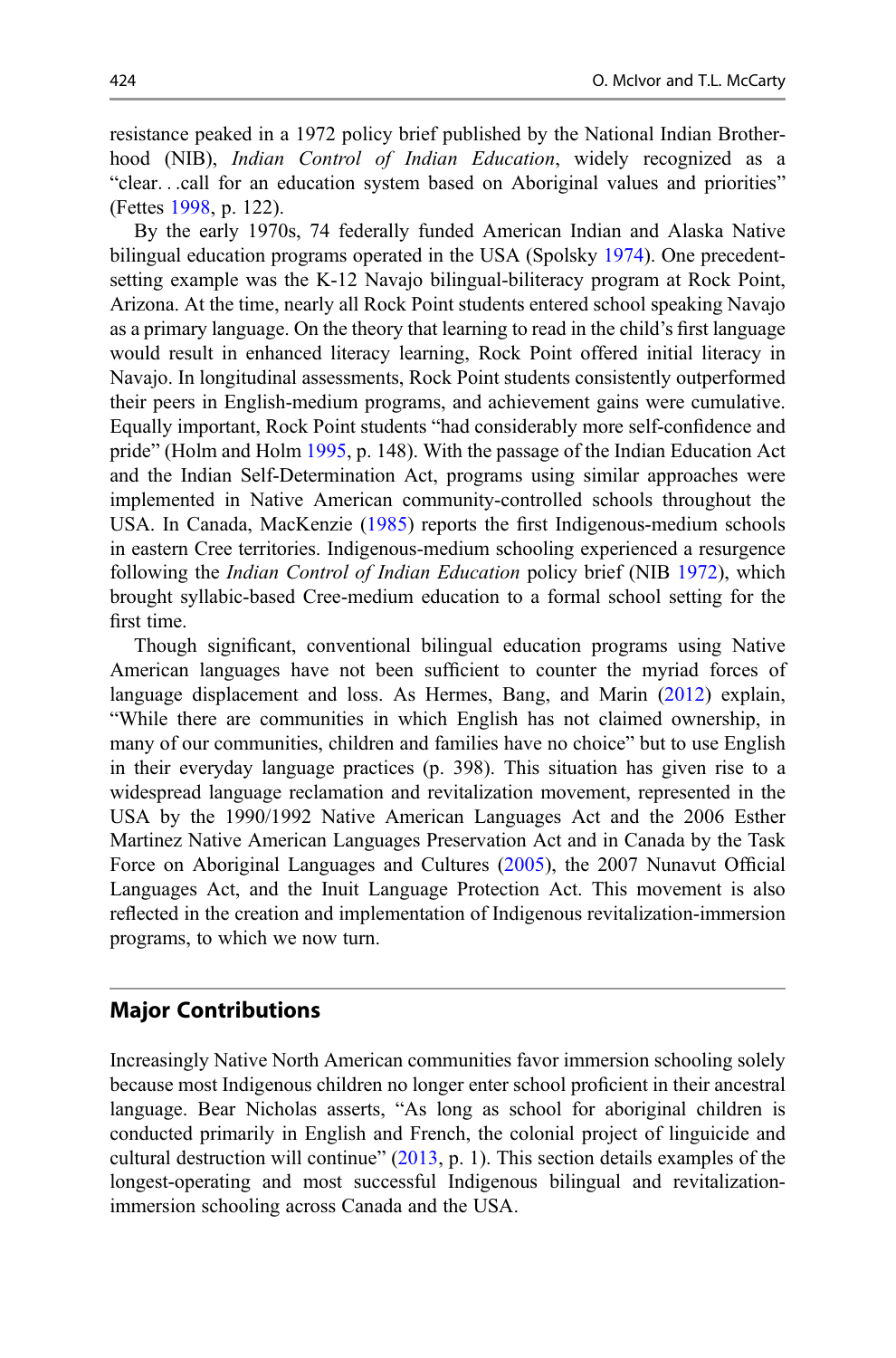#### Indigenous Bilingual/Revitalization-Immersion Schooling in Canada

Two contrasting Indigenous language education scenarios exist in Canada. Less common are programs that serve Indigenous children who are fully proficient in their ancestral language, providing instruction in their ancestral language and a colonial language (English or French). These programs are fairly exclusive to the far northern regions of Canada. Communities that subscribe to this schooling method generally share three traits:  $(1)$  they are small and geographically isolated;  $(2)$  one main Indigenous language exists in the area, or a decision has been made to support one language; and (3) the Indigenous language is the primary language of the community, with 90 % or more of the residents being both Indigenous and proficient in the Indigenous language (Aylward [2010](#page-15-0); McGregor [2012;](#page-17-0) Usborne et al. [2009\)](#page-17-0). Unamen Shipu, Québec, is one community that fits this profile. Guévremont and Kohen [\(2012](#page-16-0)) report 99 % of the Innu residents speak Innu, "from children through to elders" (p. 96). This community has chosen transitional bilingual education, starting with a 50/50 split of the day spent in Innu and French, the colonial language of choice in the region. In the students'second school year, French is the language of instruction with Innu as a subject for 45 minutes, two to three times per week (Guèvremont and Kohen [2012\)](#page-16-0).

Similarly, the Inuit people of Nunavik, Québec, have implemented transitional bilingual education whereby children receive full immersion from kindergarten to grade 3 and then transition to English or French in grade 4. According to Usborne et al. ([2009\)](#page-17-0), while this community would prefer full immersion to continue beyond grade 3, this aim has been constrained by practical barriers such as lack of curricula for higher grades and insufficient numbers of Inuit-speaking teachers.

More common in Canada are revitalization-immersion schools with the intent of producing bi-/multilingual outcomes for children who arrive proficient in one or both colonial languages but lack proficiency in their ancestral tongue. Four Indigenous groups in Canada are featured who offer this more prominent type of schooling – from the Mohawk and Mi'kmaq of the east to Cree communities in Saskatchewan and Alberta and to British Columbia's interior Secwepemc Nation. Although other programs exist, these are the longest-running and best-known flagship immersion schools. However, none is well documented. At least one region – the Yukon Territory – is reported as having "no immersion programmes available in schools for any Yukon First Nations languages" (Ferguson [2010](#page-15-0), p. 157).

The first reported Indigenous language immersion school in Canada is the Mohawk of Kahnawake, which began in 1970 (Jacobs [1998](#page-16-0)). Revitalization of Kanien'keha (the Mohawk language) was accelerated by a Native teacher preparation program at the University of Québec, in which preservice teachers created a practical writing system and curriculum designed to teach "children a way of thinking, not simply a translating skill" (Mithun and Chafe [1987](#page-17-0), pp. 27–28). In 2015, the Kahnawake Education Center (KEC) reported a kindergarten through grade 6 immersion school, Karonhianonhnha Tsi Ionterihwaiensthakwa, and the Kahnawake Survival School for students in grades 7–11, which includes the teaching of Mohawk language, history, and culture [\(www.kec.qcc.com/schools\)](http://www.kec.qcc.com/schools).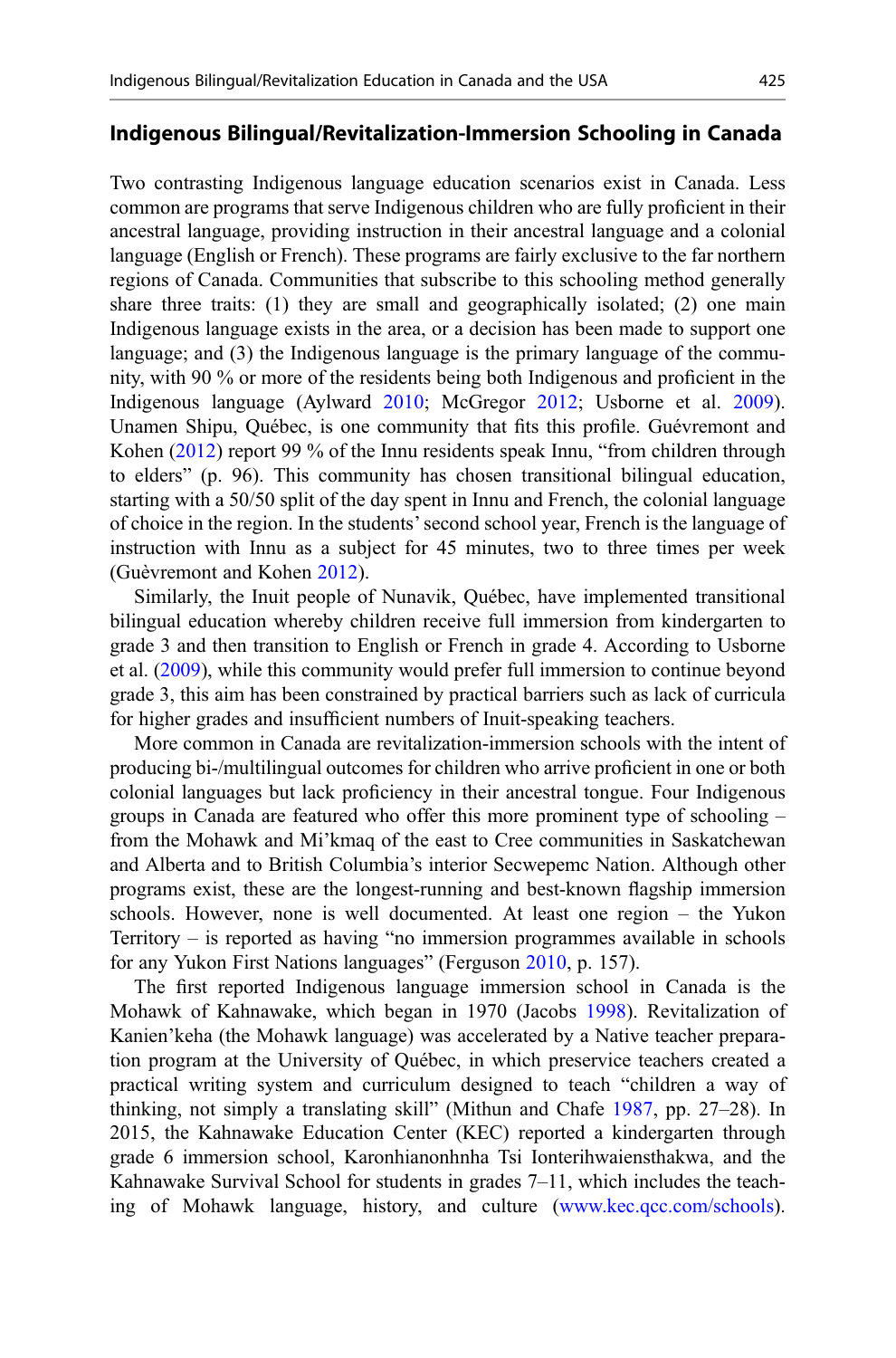The Mohawk people are also well known for their adult Indigenous immersion programs, which, in tandem with Mohawk immersion preschools, are producing a new generation of adult and child speakers (Maracle et al. [2011\)](#page-16-0).

The Mi'kmaq of the eastern Canadian coast are also known for the success of their K-12 Mi'kmaq language immersion programs. One such school is the Eskasoni Elementary and Middle School in Nova Scotia, which offers preschool to grade 2 full immersion before transitioning to the English-medium program [\(www.](http://www.ekasonischool.ca/profile) [ekasonischool.ca/pro](http://www.ekasonischool.ca/profile)file). Usborne et al. [\(2011\)](#page-17-0) studied another Mi'kmaq school, Kina'matnewey, in which students are "taught each of their core subjects...in Mi'kmaq throughout the school year" (p. 205). This research focused on the Mi'kmaq and English language outcomes for students in an immersion program versus those in a Mi'kmaq second language program (defined as core subjects taught in English with Mi'kmaq as a second language for a minimum of 1 hour per day). The study also examined students' preparedness for postsecondary education in the colonial language (English). The research revealed that "students in the immersion program not only had stronger Mi'kmaq language skills compared to students in the second language program, but students within both programs ultimately had the same level of English" (Usborne et al. [2011,](#page-17-0) p. 200). As Battiste [\(2013](#page-15-0)) notes, "with results like these, one wonders why English-language programming for students who still have their Indigenous language used in the community would be used at all as the only language of instruction" (p. 93).

Cree is the largest language group in Canada. There are at least five distinct dialects that span as far eastward as Québec and reach the foothills of the Rocky Mountains in British Columbia to the west. Two Cree immersion schools have garnered scholarly attention: the Atikameg Sovereign School at Whitefish Lake First Nation in northern Alberta and the Onion Lake Cree Nation Kihew Waciston School in Saskatchewan. Bell et al. ([2004\)](#page-15-0) report that the Atikameg School offers a pre-K to grade 2 program, with a high level of Cree proficiency within the community. Onion Lake Cree Nation serves 65 students in full-immersion classes with the intent of developing a full-immersion curriculum. In 2015, Onion Lake Cree Nation reported serving 200 students in a full-immersion school ([www.onionlake.ca/educa](http://www.onionlake.ca/education/kihew-waciston) [tion/kihew-waciston\)](http://www.onionlake.ca/education/kihew-waciston).

A fourth example of long-standing, successful Indigenous language immersion schooling in Canada is the Chief Atahm School near Chase, British Columbia, a region in which Secwepemc is spoken. Secwepemc revitalization began approximately 20 years ago with the launch of a language nest preschool founded by a few community mothers and elders (Michel [2012\)](#page-17-0). This evolved into a kindergarten immersion program that extended through grade 8. The school continues to operate successfully, with a portion of the community children attending. Most of the school staff are adult second language learners who have gained teaching degrees and high levels of proficiency sufficient to develop curriculum and teach all subjects in the Secwepemc language. The staff offers annual summer retreats for language teachers and other communities interested in starting immersion programs. This is the only known full-immersion school in British Columbia – a province that is home to more than half of all Indigenous languages in Canada (First People's Cultural Council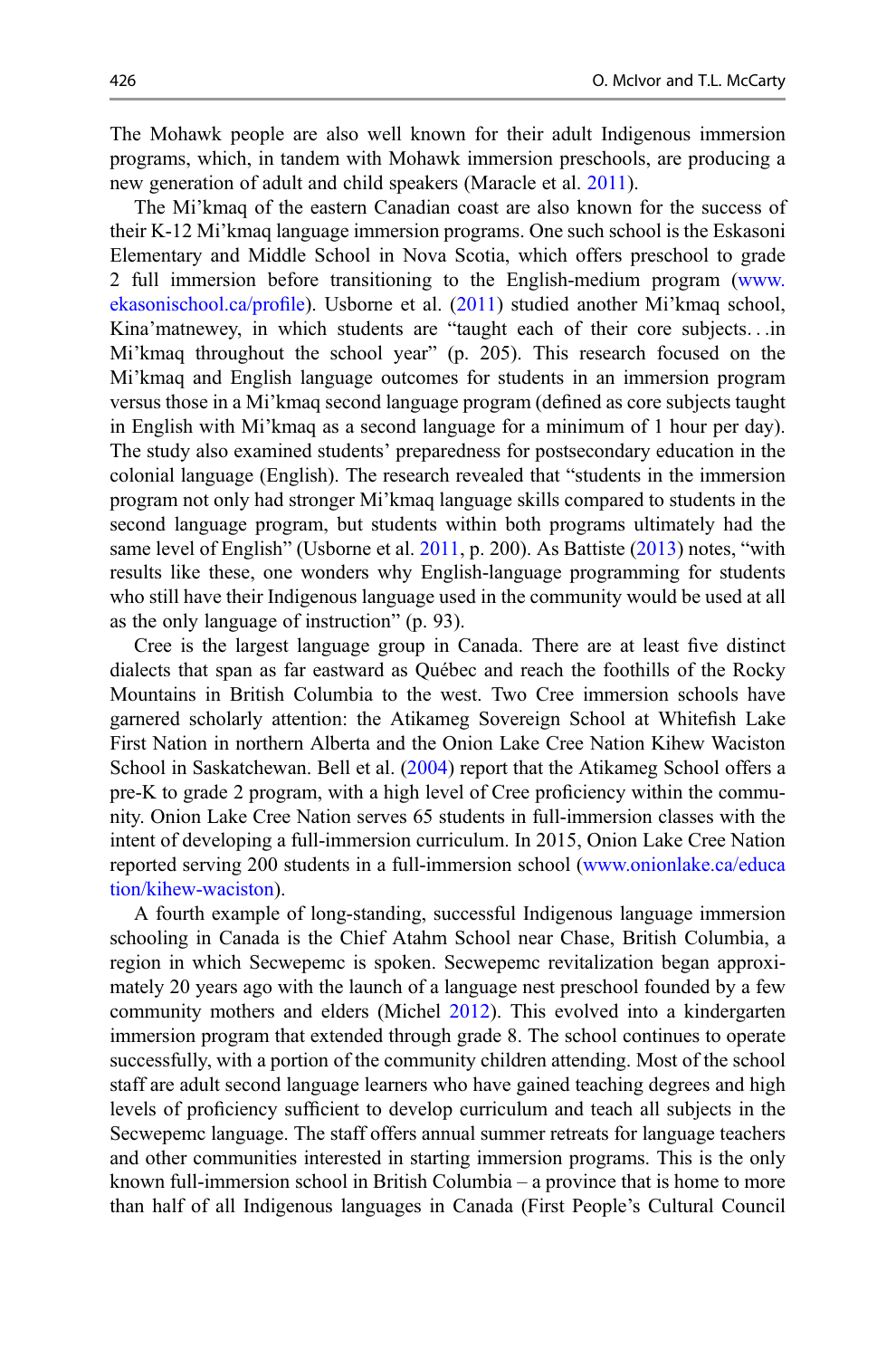[FPCC] [2014\)](#page-15-0). Chief Atahm provides a strong example of the success that is possible in immersion schooling, even within a small community with a relatively small number of speakers and students.

#### Indigenous Bilingual/Revitalization-Immersion Schooling in the USA

Like Canada, there are very few Indigenous language maintenance bilingual education programs in the USA, and most are also concentrated in the Far North. Wyman and colleagues [\(2010](#page-18-0)) report on Yup'ik language maintenance in the Lower Kuskokwim School District (LKSD) in southwestern Alaska. In 1995, nearly all the villages served by LKSD were Yup'ik speaking, but by 2007, "educators were witnessing early signs of language shift" (Wyman et al. [2010](#page-18-0), p. 30). These researchers found that the schools showing the highest achievement gains were those that "used Yup'ik as a consistent language of instruction in grades K-3 for 10 or more years" [\(2010](#page-18-0), p. 41). In contrast, elementary schools that split their programming into separate Yup'ik and English strands witnessed the greatest evidence of language shift and lower academic gains among students.

Indigenous revitalization-immersion in the USA began in Hawai'i in 1983, when a small group of parents and language activists established the 'Aha Pūnana Leo (Hawaiian language nest) nonprofit organization. At the time, the number of children speaking Hawaiian had dwindled to fewer than 50 statewide (Wilson and Kamanā [2011\)](#page-17-0). A grassroots Hawaiian "renaissance" had established Hawaiian as co-official with English in 1978. With support from Māori language educators in Aotearoa/New Zealand and Mohawk educators in Canada, the Pūnana Leo preschools enabled children to interact with fluent speakers entirely in Hawaiian, with the goal of cultivating new child speakers in much the same way as occurred in the home in earlier generations (Wilson and Kamanā [2011](#page-17-0)). As their children prepared to enter kindergarten, Pūnana Leo parents successfully lobbied for Hawaiianmedium elementary school tracks, and Hawaiian-medium schooling spread horizontally to other communities and vertically by grade. Today, Hawaiian-medium education serves 2,000 students statewide in a coordinated set of schools, beginning with the preschools and moving through full Hawaiian-medium elementary and secondary education.

One such school is the Nāwahīokalani'ōpu'u (Nāwahī) Laboratory School in Hilo, a full-immersion, early childhood through high school program affiliated with the University of Hawai'i, Hilo, and 'Aha Pūnana Leo. The school teaches all subjects through Hawaiian, offering a college preparatory curriculum that explicitly prioritizes Hawaiian over English (Wilson and Kamanā [2011](#page-17-0)). Although Hawaiian language revitalization has been the priority, Nāwahī has yielded impressive English language results, with students surpassing their non-immersion peers on English standardized tests and outperforming the state average on high school graduation, college attendance, and academic honors (Wilson and Kamanā [2011\)](#page-17-0). On a larger scale, the Hawaiian language revitalization movement is widely recognized as one of the most effective in the world, with more than 15,000 Hawaiians reporting that they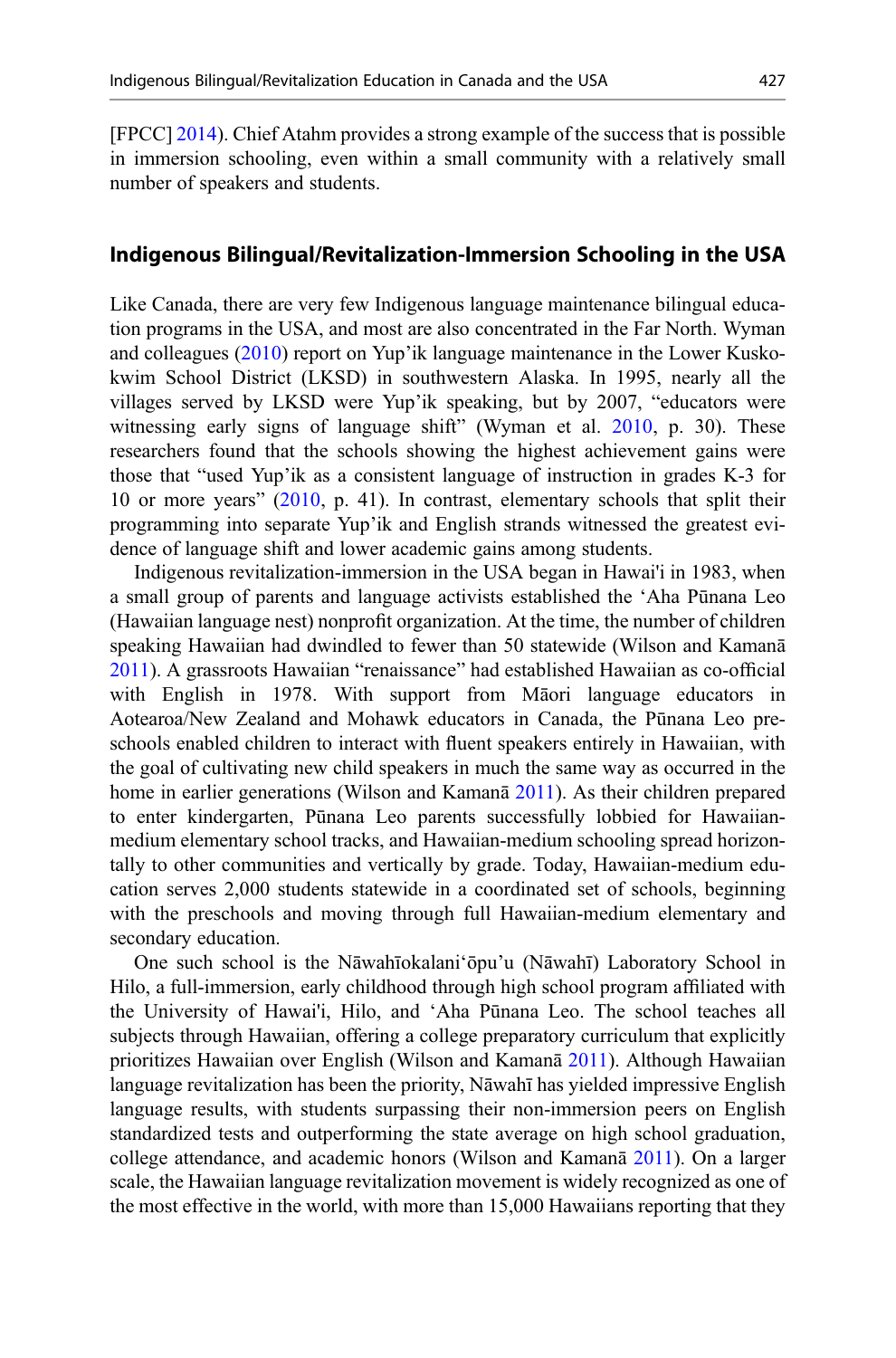use or understand Hawaiian. In addition to pre-K-12 schools, Hawaiian is widely taught in Hawaiian universities and has extended into nonschool domains such as Hawaiian-speaking sports.

In the southwestern USA, the Navajo Nation has been a primary site for Native language immersion programs (almost half of all self-reported speakers of Native American languages in the USA are Navajo). One of the most well-established programs is Tséhootsooí Diné Bi'ólta' (TDB), The Navajo School at the Meadow Between the Rocks, located in Fort Defiance, Arizona. In 1986, the Fort Defiance Elementary School launched a voluntary Navajo immersion program. At the time, most Fort Defiance students entered school speaking English as a primary language, and immersion represented "the only...program with some chance of success" at revitalizing the language among this group of children (Arviso and Holm [2001](#page-15-0), p. 205). Program data showed that as children learned Navajo as a second language, their test performance in English also improved; immersion students performed better than non-immersion students on English writing assessments and were "way ahead" in mathematics (Holm and Holm [1995](#page-16-0)).

By 2003, the Fort Defiance immersion program had blossomed into the K-8 TDB School. Like Hawaiian immersion, a key program component is the involvement of parents and elders, who commit to spending time interacting with their children in Navajo after school. Longitudinal data show that TDB students consistently outperform their peers in English-only classrooms on local and state assessments of English reading, writing, and mathematics while also developing strong Navajo oral language and literacy skills (Johnson and Legatz [2006\)](#page-16-0). Further, program cofounder Wayne Holm states, "What the children and their parents taught us was that Navajo immersion gave students Navajo pride in an urbanizing situation in which many students were not proud to be Navajo" [\(2006](#page-16-0), p. 33).

As Native students increasingly attend off-reservation public schools, it is important to examine language revitalization efforts in urban school settings. A leading example is the K-5 Puente de Hózho´ (Bridge of Beauty) Trilingual Magnet School in Flagstaff, Arizona. The school's name mirrors its mission "to connect and celebrate the three predominant languages and cultures" of this urban community (Fillerup [2011,](#page-16-0) p. 150). To do this, the school offers a conventional Spanish-English dual immersion program and "one-way" Navajo revitalization-immersion for Englishdominant Navajo students. In a national study of promising practices in American Indian/Alaska Native education (McCarty [2012](#page-16-0)), Puente de Hózho´ (PdH) was identified as an exemplar for four reasons: (1) it explicitly rejects the remedial status historically accorded to bilingual and Indigenous education, emphasizing the value of multilingual, multicultural competence for all learners; (2) bilingual/immersion education is central, not auxiliary, to the curriculum; (3) like Nāwahī and TDB, PdH has exceptionally high levels of parent involvement – a practice widely associated with enhanced student achievement but rarely ascribed to Native families; and (4) PdH has consistently met state standards, with its students outperforming comparable peers in monolingual English programs in English language arts,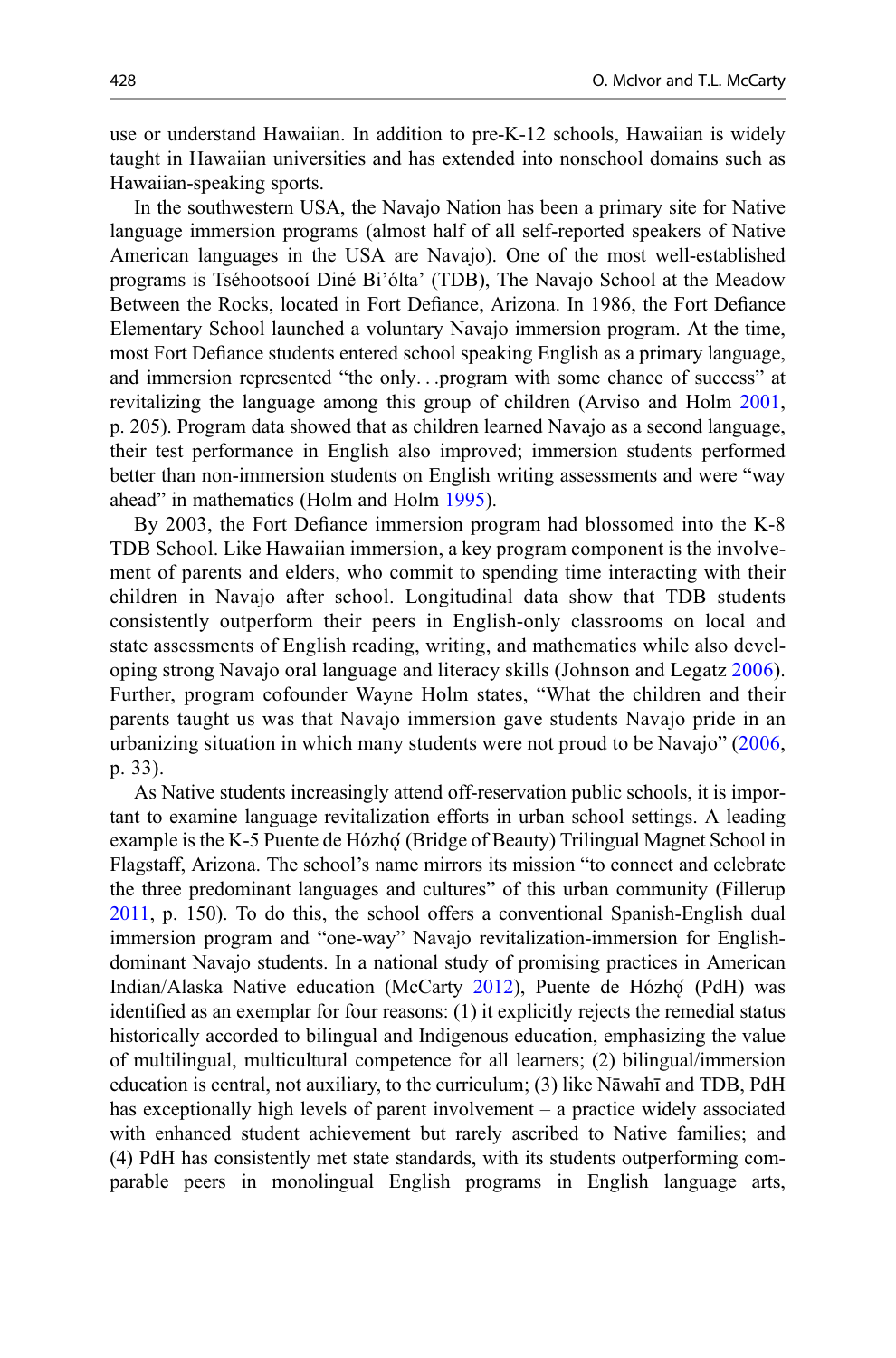mathematics, and English reading. PdH provides compelling evidence that making Indigenous students' languages and cultures "the centerpiece of instruction can pay astounding dividends academically, linguistically, and socially" (Fillerup [2011](#page-16-0), p. 164).

#### Work in Progress

The research and programs profiled above demonstrate the proactive role that schools can play in language reclamation/revitalization when Native parents and community members control the curriculum and its implementation. As Holm [\(2006](#page-16-0)) notes, "Schools cannot save a language or culture," but they can "make it possible for students to find new and more meaningful ways of being [Indigenous] in the future" (p. 36). This work also testifies to the efficacy of full-immersion models, which produce graduates with high levels of Indigenous language proficiency and "academic and majority language outcomes equal to or surpassing those of peers in nonimmersion programs" (Wilson and Kamanā [2011,](#page-17-0) p. 46). Equally important, these programs have been shown to enhance cultural pride and intergenerational connections, and transform hegemonic expectations about Indigenous languages and cultures, from loss and extinction to resilience and self-empowerment.

These outcomes reflect and reinforce language planning underway at the national, state/provincial, and school/community/family levels. In the USA this includes provisions for Native American language revitalization-immersion programs in the 2015 Every Student Succeeds Act, the creation of a separate class of charter schools for Native language immersion in Alaska, Montana's recent support for K-12 Native language immersion in state public schools, and Arizona's Native American Language Certification Policy whereby tribes, in partnership with the state, certify Native language teachers. In Canada, parallel initiatives include the National First Nations Language Strategy adopted by the Assembly of First Nations (McDonald [2007](#page-17-0)), the FPCC's A Guide to Language Planning and Policy for [British Columbia] First Nations Communities(Franks and Gessner [2013](#page-16-0)), and the 2010 Northwest Territories Aboriginal Language Plan outlining state and Indigenous communities' shared responsibilities in Aboriginal language maintenance.

Implementing these language policies requires developing new education infrastructure support (Ball and McIvor [2013\)](#page-15-0). Key needs are for qualified teachers who speak and understand the language and for high-quality teaching materials. One response has been the creation of Indigenous language teacher training programs aimed at cultivating second language learners while preparing them to develop curricula and teach in immersion settings. Bear Nicholas [\(2009](#page-15-0)) reports on the "first ever, native language immersion teacher-training programme in Canada," established in New Brunswick in 2001, which prepares Maliseet and Mi'kmaq teachers. These teachers have been "critical," Bear Nicholas states, to advocate for and implement immersion programs in maritime Indigenous communities [\(2009,](#page-15-0) p. 231).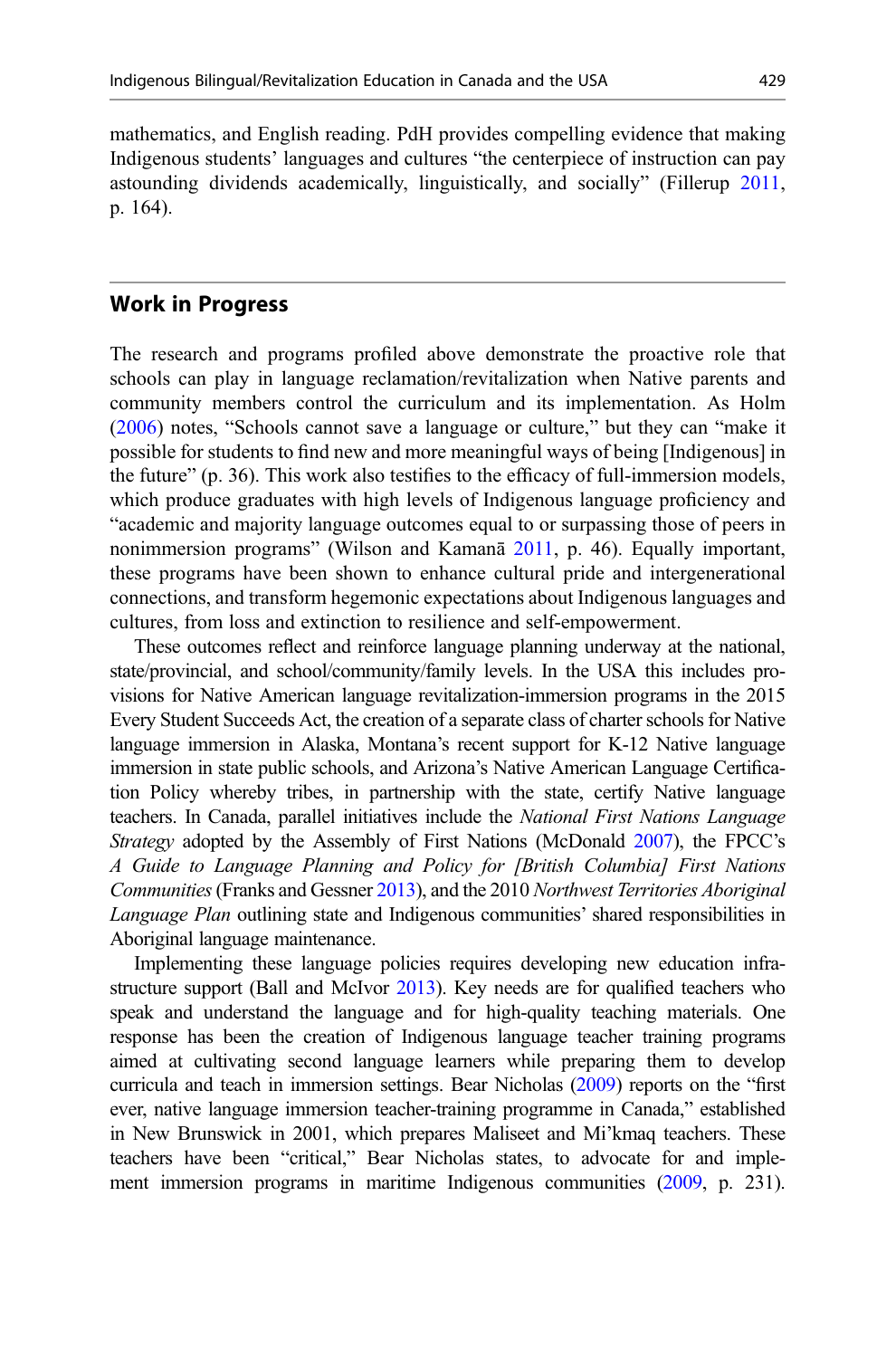Another program is at the University of Victoria in British Columbia, Canada, where language learners concurrently study to be teachers in their own communities in order to remain close to mentor-speakers and to begin building the immersion programs their communities desire [\(www.uvic.ca/education/prospective/](http://www.uvic.ca/education/prospective/indigenous/index.php) [indigenous/index.php\)](http://www.uvic.ca/education/prospective/indigenous/index.php). Yet another leading program is the Kahuawaiola Indigenous Teacher Education Program at the University of Hawai'i, Hilo, which involves teacher candidates in intensive immersion and a year of field-based training at Nāwahī School, followed by a year of student teaching in Hawaiian-medium schools (Wilson and Kawai'ae'a [2007](#page-18-0)). While not solely focused on immersion, other well-established teacher preparation and materials development programs that have been crucial to the Indigenous language reclamation movement include the long-lived American Indian Language Development Institute (AILDI) at the University of Arizona ([www.aildi.arizona.edu\)](http://www.aildi.arizona.edu/), the Breath of Life Archival Institute for Indigenous Languages [\(http://www.endangeredlanguagefund.org/BOL\\_2013\\_](http://www.endangeredlanguagefund.org/BOL_2013_home.php) [home.php\)](http://www.endangeredlanguagefund.org/BOL_2013_home.php), and the Canadian Indigenous Languages and Literacy Development Institute (CILLDI) at the University of Alberta [\(www.cilldi.ualbera.ca](http://www.cilldi.ualbera.ca/)).

Successful language revitalization also requires parents committed to enrolling their children in immersion programming and supporting language learning at home. As Hinton ([2013](#page-16-0)) notes, many language revitalizers believe "the most important locus of ... revitalization is not in the schools, but rather the home,... the primary place where language acquisition occurs" (p. xiv). Hinton [\(2013](#page-16-0)) documents the language reacquisition strategies of parents and families involved in this movement, such as Daryl Baldwin (Miami) and jessie little doe baird (Wampanoag), whose ancestral languages had not been spoken for many decades, and Phil and Elaina Albers (Karuk), who, by apprenticing with a master language teacher/elder, made Karuk the language of their home. Family efforts have expanded to the community through classes, language documentation, collaborations with academic linguists, group meetings with elders, and language immersion summer camps. Like schoolbased efforts, this work challenges notions of language "extinction" and "death" (Leonard [2011\)](#page-16-0), as languages that have not been spoken for as much as 150 years are being revived.

A fourth language reclamation/revitalization focus is the creative use of educational technologies. Hermes et al. [\(2012](#page-16-0)) report on design research with Ojibwe communities in which improvised movies based on elders' storytelling and naturally occurring speech during summer language camps provided new pedagogic resources for use inside and outside of school. "Repurposing" technology for language revitalization "opened spaces for the integration of Indigenous epistemologies and axiologies in learning materials" [\(2012,](#page-16-0) pp. 395–396). Adcock [\(2014\)](#page-15-0) describes a host of computer-assisted technologies to record, preserve, and teach Native languages, including Cherokee claymation (stop motion animation using clay figures) animated films, Rosetta Stone software, web pages, newsletters, fonts, online radio programs, and bilingual talking dictionaries. Such projects mesh the goals of language documentation and community-based revitalization, emphasizing the need for – and benefits of – "teamwork across all stakeholders" (Penfield and Tucker [2011](#page-17-0), p. 291).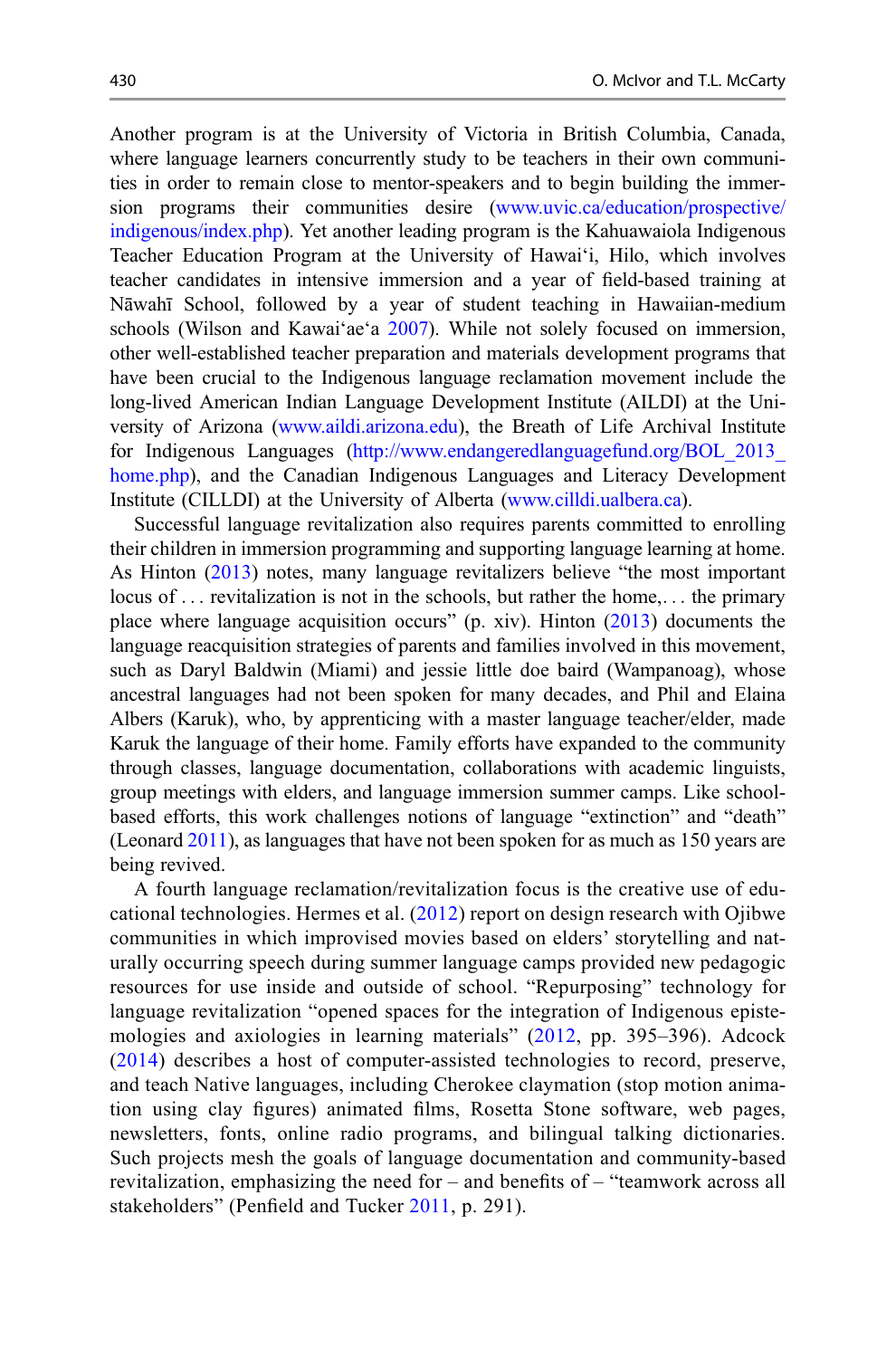## Problems and Difficulties

Despite tremendous efforts by Indigenous communities, educational organizations, and academics, a multitude of challenges to successful Indigenous bilingual/immersion schooling remain. The most obvious is the declining number of Indigenous language speakers. Most first language speakers are elders, and efforts to cultivate new speakers are not keeping pace with the rate of decline (for one regional example, see FPCC [2014\)](#page-15-0). This is the crux of the often-discussed "race against time" which has made Indigenous language revitalization a paramount educational goal.

One response to this imperative has been language documentation, preserving spoken language using sophisticated recording equipment. For the most part, documentation has remained the purview of academic linguists. Tensions exist over whether documentation "fossilizes" Indigenous languages and disregards community-driven language education and revitalization goals. For communities with a handful of Native speakers, the dilemma may be whether to record those speakers'speech or immerse new learners in their presence through education efforts (e.g., the master-apprentice approach described in Hinton [2013](#page-16-0)). Many language activists argue that when there are so few speakers, their efforts should be invested in family- and community-based language planning, rather than in schools. Language documentation does not always produce accessible, usable materials for new learners or beginning speakers and rather uses valuable elder-speaker time and energy. To resolve these dilemmas, Penfield and Tucker  $(2011)$  $(2011)$  call for greater collaboration between applied linguists and Indigenous community members and a retooling of skill sets, such that second language pedagogy is effectively linked to community-driven revitalization goals.

Creating new generations of speakers – both children and adults – also requires a corps of adult speakers who are prepared to teach in bilingual and immersion programs and schools. As illustrated by programs such as AILDI and CILLDI, postsecondary institutions are answering this call, yet this also requires expertise within those institutions in Indigenous second language learning and the ability to transfer that knowledge to effective programming. A new generation of Indigenous scholars and teacher educators with this combination of expertise is evident, but the need for more such scholar-practitioners is imperative.

For bilingual and revitalization-immersion education to be successful and sustainable also requires parents who understand the value of this type of schooling and are ideologically committed to it. Many scholars note the conundrum of parental fears of their children being "left behind" by their peers in mainstream schools. In Wyman et al.'s ([2010\)](#page-18-0) Yup'ik study, "parents expressed concern that Yup'ik programming might be holding their children back" (p. 38). As a consequence, these Yup'ik-speaking parents "started speaking English to their children before they even [started] school" (Wyman et al. [2010](#page-18-0), p. 40).

Communities and school boards have much work to do to educate parents about the benefits of bilingual and revitalization-immersion schooling. Wyman et al. ([2010](#page-18-0)) point to "direct evidence" that Yup'ik-serving schools demonstrating the highest English test gains were those that "used Yup'ik consistently as a primary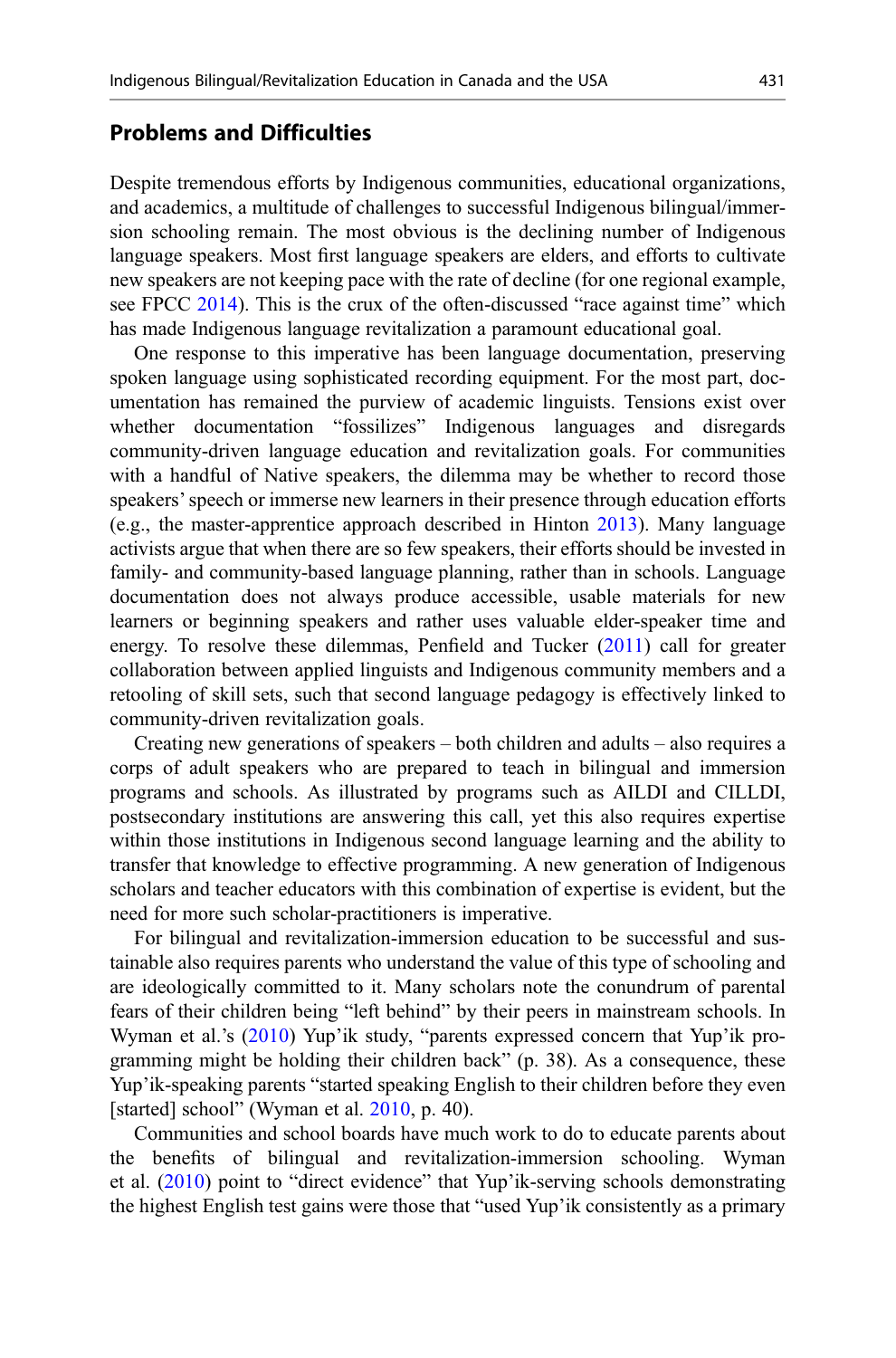language of instruction" (p. 40). Comparing English language outcomes for students enrolled in a Mi'kmaq immersion program and a Mi'kmaq-as-a-second-language program, Usborne et al. [\(2011](#page-17-0)) found similarly that the students in both programs demonstrated equivalent levels of English ability, while Mi'kmaq immersion students (not surprisingly) also developed stronger Mi'kmaq skills. These researchers concluded that, "Immersion programs can simultaneously revitalize a threatened language and prepare students for success in mainstream society" (p. 100).

Additional challenges include the great diversity and vast geographic span of Indigenous peoples and languages throughout the USA and Canada. The challenges of corpus planning – developing practical writing systems, teaching materials, etc. – are exacerbated by geographic barriers between linguistically related communities. At the same time, the growing trend toward urbanization (60 % of Canadian Aboriginal people live in cities and more than 80 % of Native people in the USA live outside tribal lands) raises questions for urban schools about which language(s) to privilege and how to provide Indigenous language support. Baloy [\(2011](#page-15-0)) posits that the local languages are given priority in revitalization efforts in keeping with Indigenous protocols of honoring one's local hosts. However, in most urban public school settings, Indigenous language support is lacking.

Finally, a profound challenge is the lack of supportive macro-level policies coupled with diffuse ideological forces favoring dominant languages and speakers. This both reflects and reproduces racialized linguistic discrimination and pedagogic practices that marginalize Indigenous languages. In the USA, numerous scholars describe the devastating impacts of high-stakes testing policies on the teaching of Indigenous languages and Indigenous educational and linguistic sovereignty. Multilevel policy changes are needed to better support communities in undertaking bilingual and immersion schooling. As Sarkar and Lavoie [\(2014](#page-17-0)) express, "These policies would...honour the linguistic traditions of the ancestors...[,] respect the...wishes of parents and families to preserve those traditions in healthy and multilingual communities [and] support children's potential to grow up as multiply-identified individuals" (p. 100). Such policies are supported by international conventions such as the United Nations 2007 Declaration on the Rights of Indigenous Peoples [\(www.un.org/esa/socdev/unp](http://www.un.org/esa/socdev/unpfii/documents/DRIPS_en.pdf)fii/documents/DRIPS\_en.pdf) and the desires of Indigenous peoples themselves. As former Assembly of First Nations Chief Shawn A-in-chut Atleo ([2013,](#page-15-0) p. 3) writes, "First Nations children must...be nurtured in an environment that affirms their dignity, rights, and identity, including their languages and cultures" (p. 3). He adds that this requires that education systems are supported and funded to achieve this overriding goal.

## Future Directions

This chapter has documented the shift in focus from transitional and maintenance bilingual schooling to revitalization-immersion education, including school-, family-, and community-based initiatives. As Indigenous language reclamation has grown as both a grassroots movement and a scholarly discipline, greater attention is being paid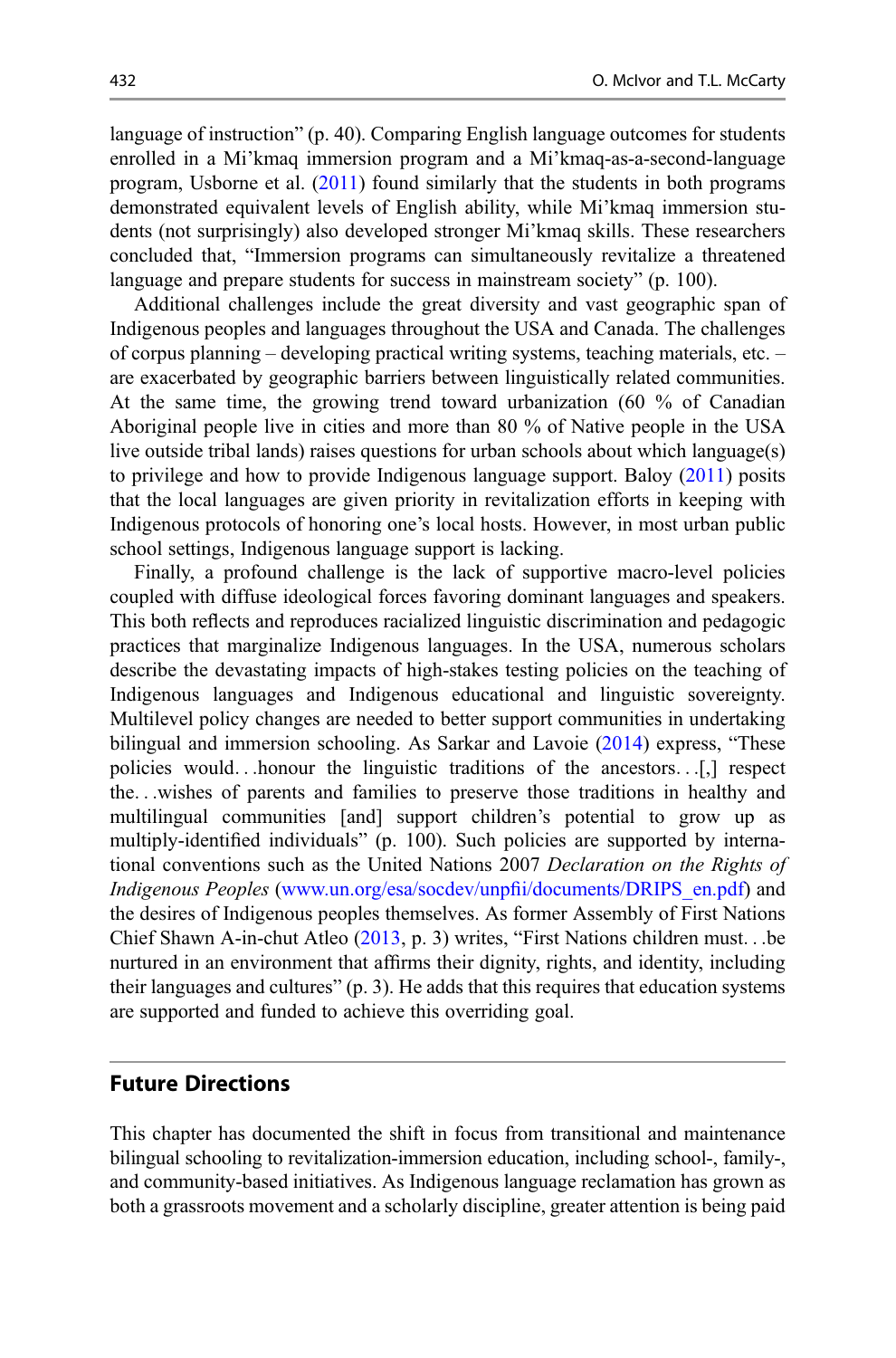to the reciprocal contributions of the field of second language acquisition. These linkages in scholarship and practice are evident in the emerging field of family language policy (FLP), defined as "explicit and overt planning [of] language use within the home among family members" (King et al. [2011](#page-16-0), p. 907). Hinton [\(2013](#page-16-0)) documents families around the world who are creating sites of immersion in their kitchens and living rooms. In these cases, FLPs create sanctuaries for Indigenous language learning and use within the intimacy of family homes, long held by scholars such as Fishman ([1991\)](#page-16-0) to be the "bastion" of intergenerational language transmission. These family-based methods prepare children to enter revitalizationimmersion schooling while reinforcing language learning at home at the end of the school day. Other new approaches include "language houses" where small groups of learners live together for 3–6 months or more, immersing themselves in the language with the help of proficient speakers and other curriculum resources (Johnson [2014\)](#page-16-0), and "language pods" in which learners gather to discuss preplanned topics, conversing only in the Indigenous language (Hinton [2013](#page-16-0)).

Increasing scholarly attention is also being paid to the crucial role of youth in language revitalization. New youth research is documenting the fallacy that Indigenous youth simply "abandon" their heritage language in favor of dominant languages. As Wyman et al. ([2014\)](#page-18-0) note, "many youth share adult allegiances to...maintaining Indigenous languages as part of Indigenous knowledge systems and ways of being" (p. 6). Yet youth are often positioned in challenging ways that cast their "incomplete" Indigenous language practices as problematic but charge them with the "daunting task" of "carrying their language into the future" (Wyman et al.  $2010$ , p. 6). A related issue is how to convince youth that their language has worth and finding ways to demonstrate spheres for Indigenous language use outside the classroom. While many youth clearly feel the connection to their culture while learning their language (see, e.g., Wyman et al.'s [\[2014](#page-18-0)] discussion of youth "yearnings" for their heritage language), the influences of popular media in dominant languages can be overwhelming and detrimental to language revitalization. Youth need contemporary contexts for heritage language use; they need to be able to say "text me" and "later!" in the Indigenous language in order to reconcile their identities within the various domains in which they live. This requires corpus planning (e.g., relexification) at the school and community levels.

Finally, even as there is growing recognition of the potential of school-, family-, and community-based language reclamation efforts to reverse language loss, researchers are beginning to document the academic benefits of such efforts, including achievement in dominant language domains. Much more needs to be known about "the factors that contribute specifically to the educational effectiveness" of Indigenous-medium programs (Hill and May [2011,](#page-16-0) p. 162).

Following a fairly dark period of demise in the health of Indigenous languages, there is a growing focus and renewed vitality reflected in the creation of new speakers through a variety of methods. One reality is the growing presence of Indigenous languages in hegemonically "unexpected places" (Webster and Peterson [2011\)](#page-17-0), including urban centers (Baloy [2011\)](#page-15-0) and popular media created by Indigenous community members. The shift from endangerment to revitalization, and the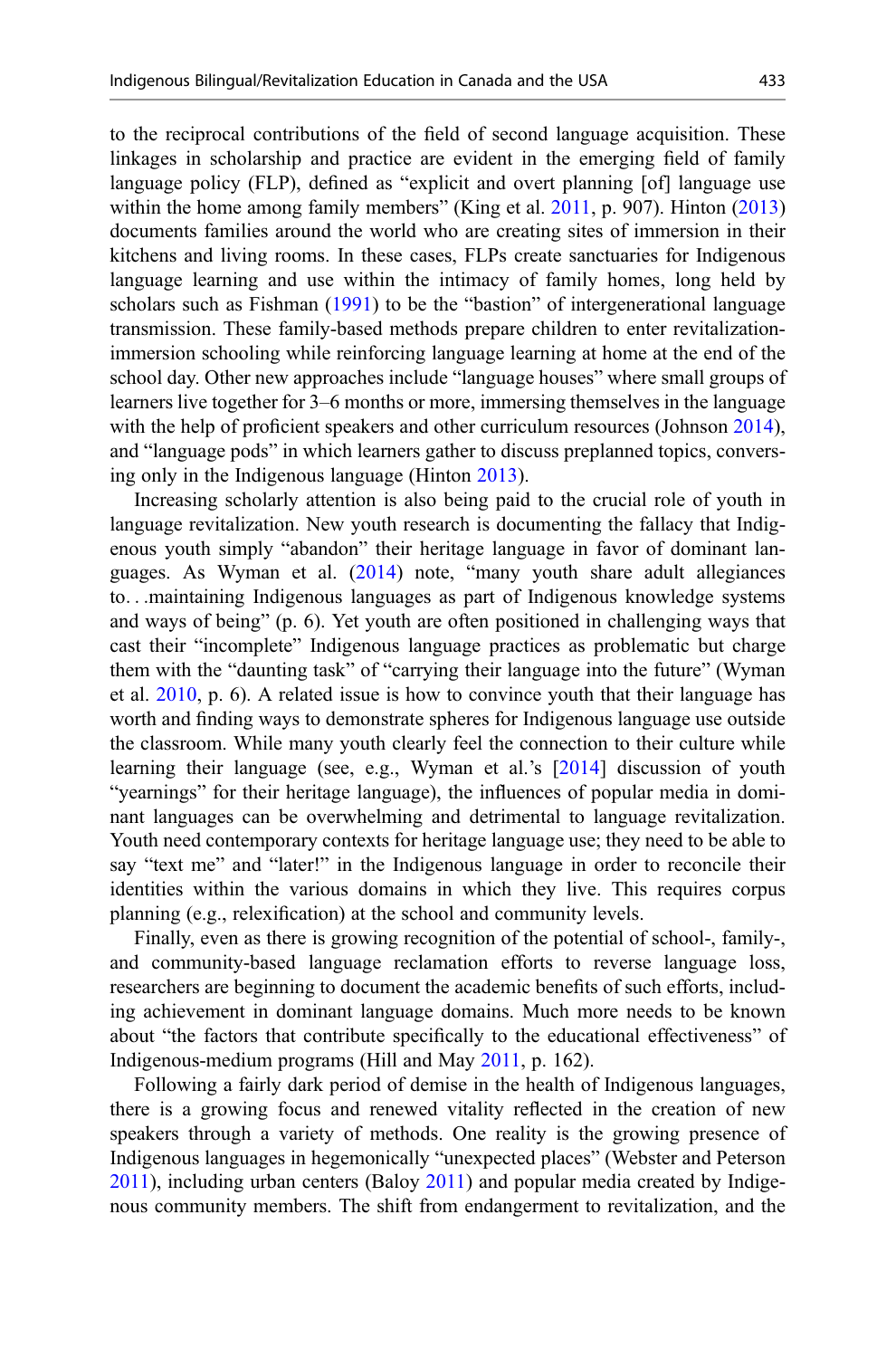creation of new speakers, has been described as a "new sociolinguistic order" (O'Rourke et al. [2015\)](#page-17-0). Revitalization-immersion schooling has been fundamental in constructing this new order, as have extracurricular family- and community-based efforts. These language planning efforts challenge conventional notions of speakerhood, fluency, and bounded geographic territories of language acquisition and use. Instead, there is growing recognition of the multisited, heteroglossic, and hybrid character of Indigenous language practices (Webster and Peterson [2011\)](#page-17-0). Rather than hindrances to language revitalization, these complex sociolinguistic characteristics are resources to be cultivated. As Indigenous communities and their non-Indigenous allies work together toward this goal, we can expect to see continued innovations in bilingual and revitalization-immersion schooling and an evergrowing presence of new Indigenous language speakers.

## Cross-References

▶ [Language Rights and Bilingual Education](http://dx.doi.org/10.1007/978-3-319-02258-1_6)

## Related Articles in the Encyclopedia of Language and Education

- T. Wiley: [Policy Considerations for Promoting Heritage, Community, and Native](http://dx.doi.org/10.1007/978-3-319-02344-1_19) [American Languages](http://dx.doi.org/10.1007/978-3-319-02344-1_19). In Volume: Language Policy and Political Issues
- L Hinton: [Language Endangerment and Revitalization.](http://dx.doi.org/10.1007/978-3-319-02344-1_21) In Volume: Language Policy and Political Issues
- D. Patrick: [Language Policy and Education in Canada](http://dx.doi.org/10.1007/978-3-319-02344-1_30). In Volume: Language Policy and Political Issues
- K. Schultz and G. Hull: [Literacies In and Out of School in the United States](http://dx.doi.org/10.1007/978-3-319-02252-9_20). In Volume: Literacies and Language Education
- M. Farr: [Literacies and Ethnolinguistic Diversity: Chicago.](http://dx.doi.org/10.1007/978-3-319-02252-9_26) In Volume: Literacies and Language Education
- M. Early, D. Dagenais and W. Carr: [Second Language Education in Canada.](http://dx.doi.org/10.1007/978-3-319-02246-8_27) In Volume: Second and Foreign Language Education
- M. Met and A. Melnyk Brandt: [Foreign language learning in K-12 classrooms in the](http://dx.doi.org/10.1007/978-3-319-02246-8_17) [United States](http://dx.doi.org/10.1007/978-3-319-02246-8_17). In Volume: Second and Foreign Language Education
- G. Wigglesworth and B. Baker: [Language Assessment in Indigenous Contexts in](http://dx.doi.org/10.1007/978-3-319-02261-1_20) [Australia and Canada.](http://dx.doi.org/10.1007/978-3-319-02261-1_20) In Volume: Language Testing and Assessment
- L.E. Poza, G. Valdés: [Assessing English Language Pro](http://dx.doi.org/10.1007/978-3-319-02261-1_30)ficiency in the United States. In Volume: Language Testing and Assessment
- R. Brooks: [Language Assessment in the US Government](http://dx.doi.org/10.1007/978-3-319-02261-1_4). In Volume: Language Testing and Assessment
- L. Huss: [Researching Language Loss and Revitalization.](http://dx.doi.org/10.1007/978-3-319-02249-9_7) In Volume: Research Methods in Language and Education
- A.-M. de Mejía: [From Researching Translanguaging to Translanguaging Research](http://dx.doi.org/10.1007/978-3-319-02249-9_16). In Volume: Research Methods in Language and Education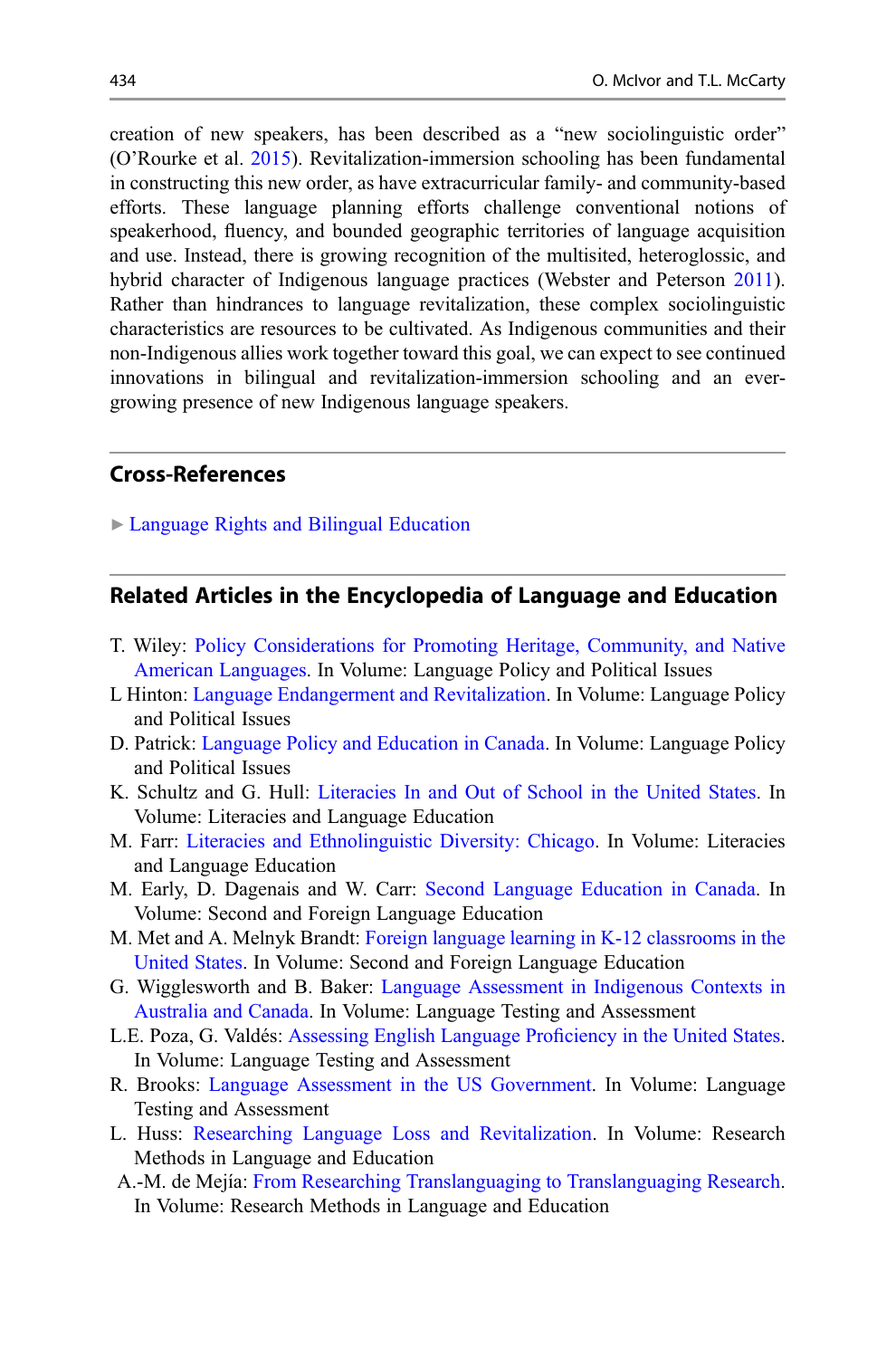- <span id="page-15-0"></span>Andrew Lynch: [Bilingualism and Second Language Acquisition.](http://dx.doi.org/10.1007/978-3-319-02246-8_5) In Volume: Second and Foreign Language Education
- Teresa McCarty: [Language Education Planning and Policies by and for Indigenous](http://dx.doi.org/10.1007/978-3-319-02344-1_11) [Peoples.](http://dx.doi.org/10.1007/978-3-319-02344-1_11) In Volume: Language Policy and Political Issues in Education
- Leanne Hinton: [Language Endangerment and Revitalization.](http://dx.doi.org/10.1007/978-3-319-02344-1_21) In Volume: Language Policy and Political Issues in Education
- Donna Patrick: [Language Policy and Education in Canada.](http://dx.doi.org/10.1007/978-3-319-02344-1_30) In Volume: Language Policy and Political Issues in Education
- Wayne Wright: [Language Policy and Education in the USA](http://dx.doi.org/10.1007/978-3-319-02344-1_29). In Volume: Language Policy and Political Issues in Education
- L. Huss: [Researching Language Loss and Revitalization.](http://dx.doi.org/10.1007/978-3-319-02249-9_7) In Volume: Research Methods in Language and Education

## References

- Adcock, T. (2014). Technology integration in American Indian education: An overview. Journal of American Indian Education, 53(2), 104–121.
- Arviso, M., & Holm, W. (2001). Tséhootsooídí Ólta'gi Diné bizaad bihoo'aah: A Navajo immersion program at Fort Defiance, Arizona. In L. Hinton & K. Hale (Eds.), The green book of language revitalization in practice (pp. 203–215). San Diego: Academic.
- Atleo, S. (2013, November 25). Open letter to the Minister of Aboriginal Affairs and Northern Development in Canada. Retrieved from [http://www.afn.ca/uploads/](http://www.afn.ca/uploads/files/13-111-25_open_letter_to_minister_valcourt_final.pdf)files/13-111-25 open let ter to minister valcourt final.pdf
- Aylward, M. L. (2010). The role of Inuit languages in Nunavut schooling: Nunavut teachers talk about bilingual education. Canadian Journal of Education, 33(2), 295–328.
- Ball, J., & McIvor, O. (2013). Canada's big chill: Indigenous languages in education. In C. Benson & K. Kosonen (Eds.), Language issues in comparative education (pp. 19–38). Rotterdam: Sense Publishers.
- Baloy, N. J. (2011). "We can't feel our language": Making places in the city for Aboriginal language revitalization. The American Indian Quarterly, 35(4), 515–548.
- Battiste, M. A. (2013). Decolonizing education: Nourishing the learning spirit. Saskatoon: Purich.
- Bear Nicholas, A. (2009). Reversing language shift through a Native language immersion teacher training program in Canada. In T. Skutnabb-Kangas, R. Phillipson, A. K. Mohanty, & M. Panda (Eds.), Social justice through multilingual education (pp. 220–237). Bristol: Multilingual Matters.
- Bear Nicholas, A. (2013, November 1). Language key to education for our indigenous children. Daily Gleaner, New Brunswick.
- Bell, D., Anderson, K., Fortin, T., Ottoman, J., Rose, S., Simard, L., & Spencer, K. (2004). Sharing our success: Ten case studies in Aboriginal schooling. Kelowna: Society for the Advancement of Excellence in Education.
- Ferguson, J. (2010). Shäwthän dän, shäwthän kwänjè: Good people, good words: Creating a dän k'è speech community in an elementary school. Current Issues in Language Planning,  $11(2)$ , 152–172.
- First People's Cultural Council (FPCC). (2014). Report on the status of B.C. First Nations languages. Brentwood Bay: First People's Cultural Council (FPCC).
- Fettes, M. (1998). Life on the edge: Canada's Aboriginal languages under official bilingualism. In T. Ricento & B. Burnaby (Eds.), Language and politics in the United States and Canada: Myth and realities (pp. 117–149). Mahwah: Lawrence Erlbaum.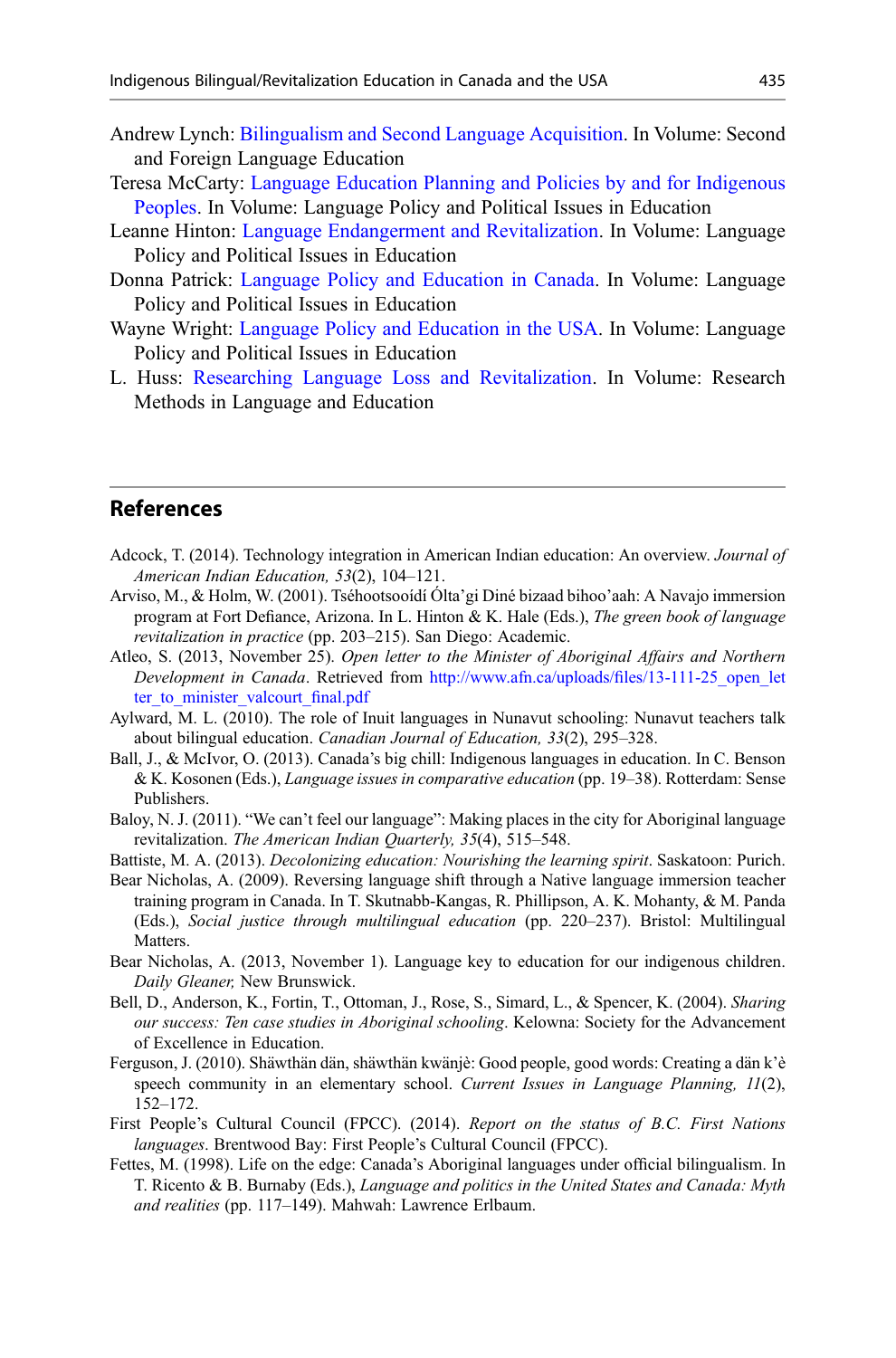- <span id="page-16-0"></span>Fillerup, M. (2011). Building a "bridge of beauty": A preliminary report on promising practices in Native language and culture teaching at Puente de Hózhó Trilingual Magnet School. In M. E. Romero-Little, S. J. Ortiz, T. L. McCarty, & R. Chen (Eds.), *Indigenous languages across the* generations – Strengthening families and communities (pp. 145–164). Tempe: Arizona State University Center for Indian Education.
- Fishman, J. A. (1991). Reversing language shift. Clevedon: Multilingual Matters.
- Franks, S., & Gessner, S. (2013). A guide to language policy and planning for B.C. First Nations communities. Brentwood Bay: First Peoples' Cultural Council.
- García, O. (2009). Bilingual education in the 21st century: A global perspective. Malden: Wiley-Blackwell.
- Grenoble, L., & Whaley, L. (2006). Saving languages: An introduction to language revitalization. Cambridge, UK: Cambridge University Press.
- Guèvremont, A., & Kohen, D. E. (2012). Knowledge of an Aboriginal language and school outcomes for children and adults. International Journal of Bilingual Education and Bilingualism, 15(1), 1–27. doi:10.1080/13670050.2011.581268.
- Hermes, M., Bang, M., & Marin, A. (2012). Designing Indigenous language revitalization. *Harvard* Educational Review, 82, 381–402.
- Hill, R., & May, S. (2011). Exploring biliteracy in Māori-medium education: An ethnographic perspective. In T. L. McCarty (Ed.), Ethnography and language policy (pp. 161–183). New York: Routledge.
- Hinton, L. (Ed.). (2013). Bringing our languages home: Language revitalization for families. Berkeley: Heyday Books.
- Holm, W. (2006). The "goodness" of bilingual education for Native American children. In T. L. McCarty & O. Zepeda (Eds.), *One voice, many voices: Recreating Indigenous language* communities (pp. 1–46). Tempe: Arizona State University Center for Indian Education.
- Holm, A., & Holm, W. (1995). Navajo language education: Retrospect and prospects. Bilingual Research Journal, 19, 141–167.
- Jacobs, K. A. (1998). A chronology of Mohawk language instruction at Kahnawá:ke. In L. A. Grenoble & L. J. Whaley (Eds.), *Endangered languages: Language loss and community* response (pp. 117–125). Cambridge, UK: Cambridge University Press.
- Johnson, M. K. (2014). yaʕ̓tmín cqwəlqwilt nixw, uł nixw, ul nixw, I need to speak more, and more, and more: Okanagan-Colville (Interior Salish) Indigenous second-language learners share our filmed narratives. Language Documentation and Conservation, 8, 136–167.
- Johnson, F. T., & Legatz, J. (2006). Tséhootsooí Diné Bi'ólta'. Journal of American Indian Education, 45(2), 26–33.
- King, K. A., Fogle, L., & Logan-Terry, A. (2011). Family language policy. Language and Linguistics Compass, 2(5), 907–922.
- Leonard, W. Y. (2011). Challenging "extinction" through modern Miami language practices. American Indian Culture and Research Journal, 35(2), 135–160.
- MacKenzie, M. (1985). Spelling reform among the James Bay Cree. In B. Burnaby (Ed.), *Promot*ing Native writing systems in Canada (pp. 49–55). Toronto: OISE Press.
- Maracle, I., Hill, K., Maracle, T., & Brown, K. (2011). Rebuilding our language foundation through the next generation. In M. E. Romero-Little, S. Ortiz, T. L. McCarty, & R. Chen (Eds.), Indigenous languages across the generations – Strengthening families and communities (pp. 83–94). Tempe: Arizona State University Center for Indian Education.
- McCarty, T. L. (2012). Indigenous languages and cultures in Native American student achievement: Promising practices and cautionary findings. In B. Klug (Ed.), Standing together: American Indian education as culturally responsive pedagogy (pp. 97–119). Lanham: Rowman and Littlefield.
- Macdonald, J. (2011). Anishiniiwi bimaadisiwin: Ojicree and (East) Cree experiences of Aboriginal literacies From Kasabonika, Mistissini, Waswanipi, and Waskaganish. Unpublished Master's thesis, Carleton University.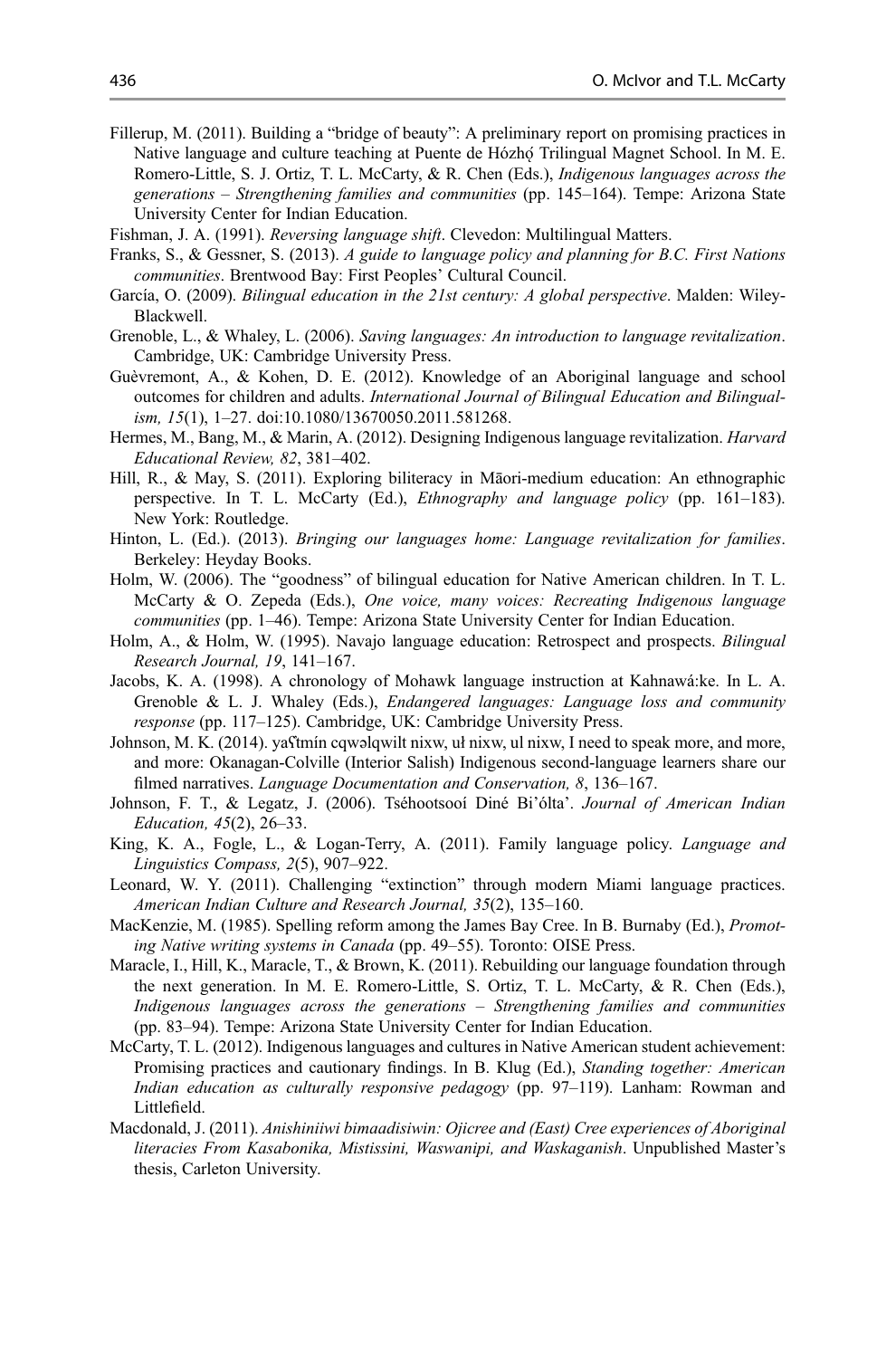- <span id="page-17-0"></span>McDonald, R.-A. J. (2007). Assembly of First Nations National First Nations language implementation plan. Ottawa: Assembly of First Nations.
- McGregor, H. E. (2012). Nunavut's education act: Education, legislation, and change in the Arctic. Northern Review, 36, 27.
- McIvor, O. (2006). Language nest programs in BC: Early childhood immersion programs in two First Nations communities. Brentwood Bay: First People's Cultural Council (FPCC).
- Michel, K. A. (2012). Trickster's path to language transformation: stories of Secwepemc immersion from Chief Atahm School. Unpublished doctoral dissertation, Vancouver: University of British Columbia.
- Mithun, M., & Chafe, W. L. (1987). Recapturing the Mohawk language. In T. Shopen (Ed.), Languages and their status (pp. 1–34). New York: Winthrop.
- National Indian Brotherhood (NIB). (1972). Indian control of Indian education/policy paper presented to the Minister of Indian Affairs and Northern Development. Ottawa: National Indian Brotherhood.
- O'Rourke, B., Pujolar, J., & Ramallo, F. (Guest Eds.). (2015). New speakers of minority languages: The challenging opportunity. Special issue, *International Journal of the Sociol*ogy of Language.
- Penfield, S. D., & Tucker, B. V. (2011). From documenting to revitalizing an endangered language: Where do applied linguists fit? Language and Education, 25(4), 291–305.
- Philips, L. (2011). Unexpected languages: Multilingualism and contact in eighteenth- and nineteenth-century North America. American Indian Culture and Research Journal, 35(2), 19–41.
- Rogers, H. (2005). Writing systems: A linguistic approach. Malden: Blackwell.
- Sarkar, M., & Lavoie, C. (2014). Language education and Canada's Indigenous peoples. In D. Gorter, V. Zenotz, & J. Cenoz (Eds.), Minority languages and multilingual education (pp. 85–103). New York: Springer.
- Siebens, J., & Julian, T. (2011). Native North American languages spoken at home in the United States and Puerto Rico: 2006-2010. Washington, DC: U.S. Census Bureau.
- Spolsky, B. (1974). American Indian education (Navajo Reading Study Progress Report No. 24). Albuquerque: University of New Mexico.
- Statistics Canada. (2011a). Aboriginal peoples and language National Household Survey (NHS), 2011. Catalogue no. 99-011-X2011003. Retrieved from [http://www12.statcan.gc.ca/nhs-enm/](http://www12.statcan.gc.ca/nhs-enm/2011/as-sa/99-011-x/99-011-x2011003_1-eng.cfm) [2011/as-sa/99-011-x/99-011-x2011003\\_1-eng.cfm](http://www12.statcan.gc.ca/nhs-enm/2011/as-sa/99-011-x/99-011-x2011003_1-eng.cfm)
- Statistics Canada. (2011b). Aboriginal people in Canada: First Nations peoples, Métis and Inuit. National Household Survey (NHS), 2011. Catalogue no. 99-011-X2011001. Retrieved from <http://www12.statcan.gc.ca/nhs-enm/2011/as-sa/99-011-x/99-011-x2011001-eng.cfm>
- Task Force on Aboriginal Languages and Cultures. (2005). Towards a new beginning: A foundational report for a strategy to revitalize First Nation, Inuit and Métis languages and cultures. Ottawa: Aboriginal Languages Directorate/Aboriginal Affairs Branch/Department of Canadian Heritage.
- Usborne, E., Caouette, J., Qumaaluk, Q., & Taylor, D. M. (2009). Bilingual education in an Aboriginal context: Examining the transfer of language skills from Inuktitut to English or French. International Journal of Bilingual Education and Bilingualism, 12(6), 667–684. doi:10.1080/13670050802684388.
- Usborne, E., Peck, J., Smith, D., & Taylor, D. M. (2011). Learning through an Aboriginal language: The impact on students' English and Aboriginal language skills. Canadian Journal of Education, 34(4), 200.
- Webster, A.K., & Peterson, L.C. (Guest Eds.). (2011). *Indians in unexpected places*. Special issue, American Indian Culture and Research Journal, 35(2).
- Wilson, W. H., & Kamanā, K. (2011). Insights from Indigenous language immersion in Hawai'i. In D. J. Tedick, D. Christian, & T. W. Fortune (Eds.), *Immersion education: Practices, policies,* possibilities (pp. 36–57). Bristol: Multilingual Matters.